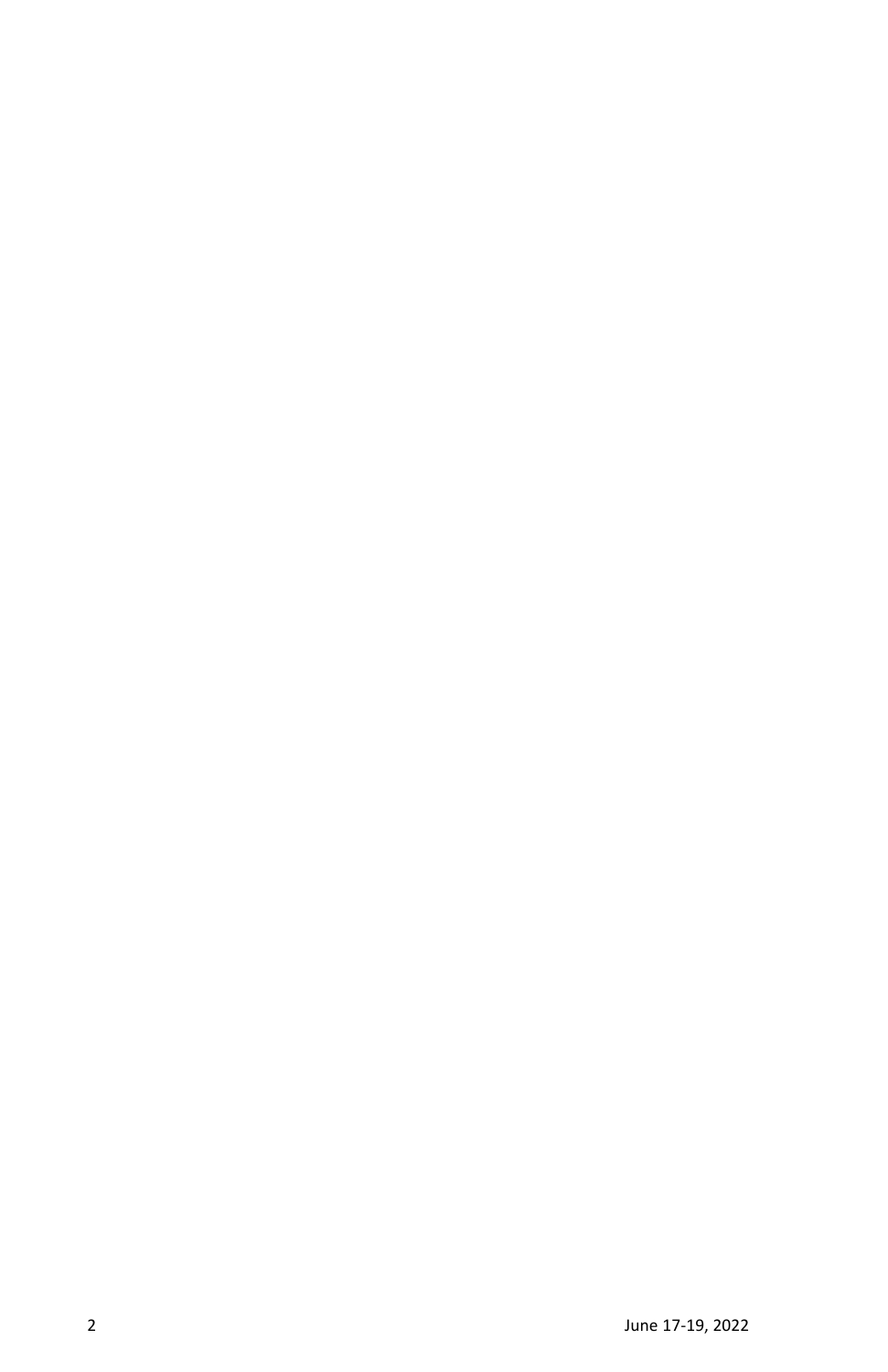## Show Committee

Alan Krenek .................................................................................................. Show Chairperson

PO Box 1116, Elizabeth, CO 80107 • 303-9292237

Barbara White .............................................................................................. Co-Show Chairperson and Officers of the Club & Members of the Board of Directors

## Show Veterinarian (On Call)

## Friday & Saturday

## **Animal Care Center of Castle Pines**

562 Castle Pines Pkwy #C5, Castle Rock, CO 80108

(303) 688-3660

## **DIRECTIONS TO ANIMAL EMERGENCY & SPECIALTY CLINIC**: Leave fair-

grounds & go west (left) onto Quincy, turn left onto Southbound E 470 to I25 Exit, right (south) on I25 to Castle Pines Prkwy. Clinic will be on the right.

## Show Veterinarian (On Call)

## Sunday **Animal Emergency & Specialty Clinic 17701 CoƩonwood Dr, Parker, CO 80134 720-842-5050**

## **24 hours/7 days a week**

DIRECTIONS TO ANIMAL EMERGENCY & SPECIALTY CLINIC: Leave fairgrounds & go west (left) onto Quincy, turn left onto Southbound E 470 to Parker Road Exit, right (north) on Parker Rd .25 mile to Cottonwood Dr, left to clinic. Clinic will be on your right in the King Soopers parking lot.

## Show Photographer

Dan Pearson PO Box 21867 Albuquerque, NM 87154-1867 505-247-9301

## Directions to the Show

FROM THE NORTH - From Interstate 70 take E470 south to the Quincy Ave. exit. Turn left and go two miles to the Arapahoe County Fairgrounds entrance on your right. E470 is a toll road. **FROM THE SOUTH** – From Interstate 25 or Parker Road, take E470 northeast to Quincy Ave exit. Turn right and go 2 miles to the Arapahoe County Fairgrounds entrance on your right. E470 is a toll road.

**Alternate non-toll road access** – Take Parker Road to Quincy Ave. Go east 5 miles, across E470, to the Arapahoe County Fairgrounds entrance on your right.

## **Local map for site & emergency vet.**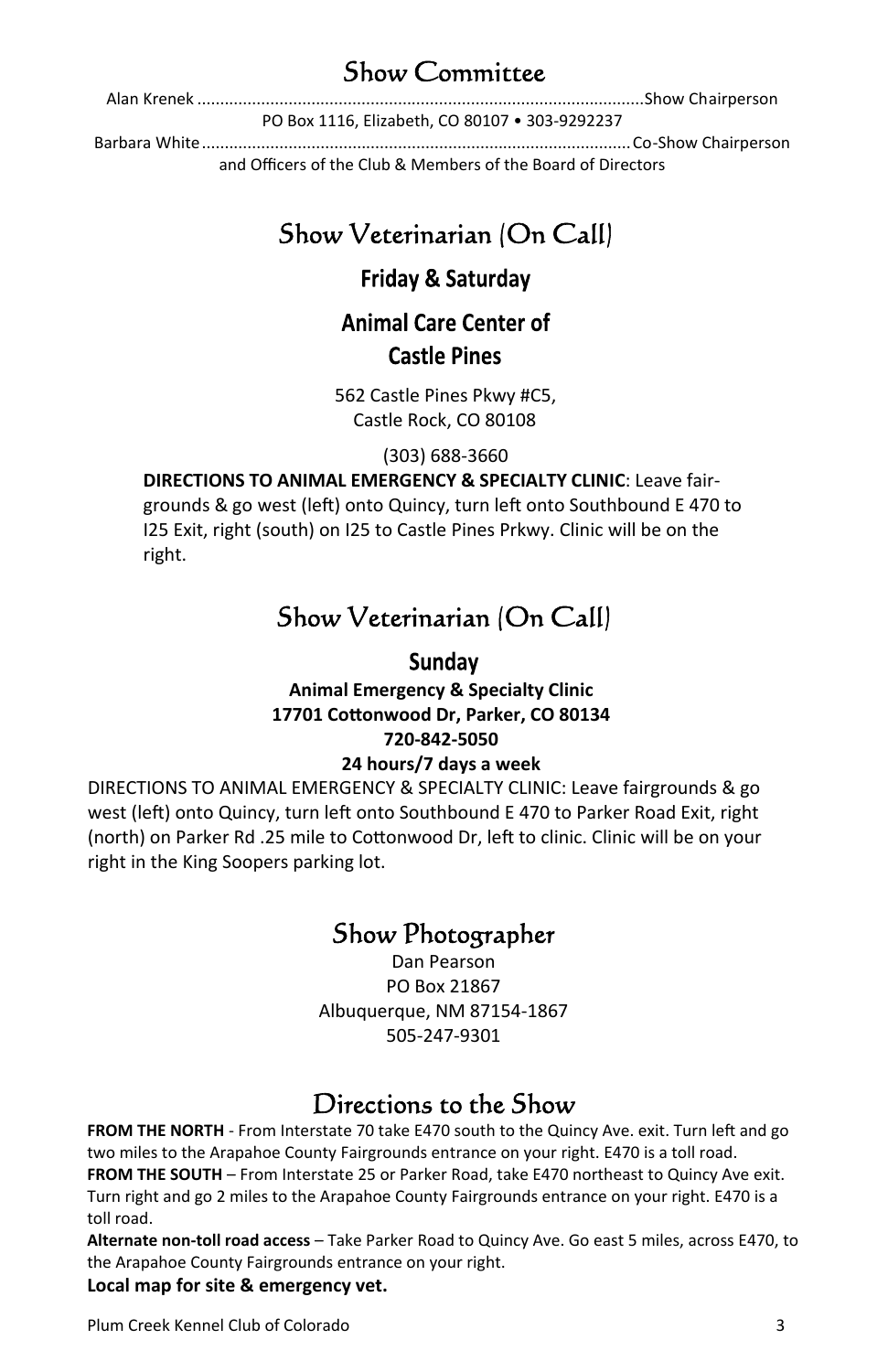## **Judges**

Ms. Janet M Allen (5645) Sandra Ebarb (p) (109893) Dr. Karen M Ericson (7034) Mr. Robert R Frost (5376) Nancy Liebes (5170) Mrs. Hildegarde S Morgan (7627) Mr. Robert L Robinson (6039) Mrs. Anne Marie Taylor (7522) Mr. James E Taylor (7633) Carolyn Taylor (17376) Mr. Merle Taylor (17377) Mrs. Jane E Treiber (5791)

PO Box 117, Pt Reyes Sta, CA 94956-0117 647 S Holyoke St, Wichita, KS 67218-1904 31431 NE 108Th St, Carnation, WA 98014-9731 1826 W 400 N, Greenfield, IN 46140-8784 624 S Homestead Dr, New Castle, IN 47362-8956 900 Worthington Circle, #122, Fort Collins, CO 80526 1826 Palmcroft Way Ne, Phoenix, AZ 85007-1740 1073 Pinecrest Ln, Grand Blanc, MI 48439-4851 1073 Pinecrest Ln, Grand Blanc, MI 48439-4851 1706 Oak Park Dr, Champaign, IL 61822-5230 1706 Oak Park Dr, Champaign, IL 61822-5230 203 Stearns Rd, Chehalis, WA 98532-9634

Please Note: (\*) appearing after a judge's name/assignment denotes Provisional/Permit status for that assignment on the date the judging panel was finalized and approved by the AKC.

### **~ Judging Program by Group Order ~**

|                                       | Friday         |         | Saturday |         |                | Sunday  |  |
|---------------------------------------|----------------|---------|----------|---------|----------------|---------|--|
|                                       | Ring           | Time    | Ring     | Time    | Ring           | Time    |  |
| <b>SPORTING BREEDS</b>                |                |         |          |         |                |         |  |
| <b>Brittanys</b>                      | $\overline{2}$ | 10:00am | 4        | 10:30am | 3              | 9:00am  |  |
| Nederlandse Kooikerhondjes            |                |         | 4        | 10:30am | 8              | 9:00am  |  |
| Pointers (German Shorthaired)         | $\overline{2}$ | 10:00am | 4        | 10:30am | 3              | 10:00am |  |
| Pointers (German Wirehaired)          | 3              | 9:00am  | 4        | 10:30am | 8              | 9:00am  |  |
| Retrievers (Chesapeake Bay)           | $\overline{2}$ | 10:00am | 4        | 10:30am | 3              | 10:00am |  |
| Retrievers (Curly-Coated)             | $\overline{2}$ | 10:00am | 4        | 9:00am  | 3              | 10:00am |  |
| Retrievers (Flat-Coated)              | $\overline{2}$ | 11:00am | 4        | 10:30am | 4              | 9:00am  |  |
| Retrievers (Golden)                   | $\overline{2}$ | 10:00am | 8        | 10:00am | 3              | 11:00am |  |
| Retrievers (Labrador)                 | $\overline{2}$ | 9:00am  | 4        | 9:00am  | 8              | 10:00am |  |
| Retrievers (Nova Scotia Duck Tolling) | $\overline{2}$ | 11:00am | 4        | 9:00am  | 8              | 12:45pm |  |
| Setters (Irish)                       | $\overline{2}$ | 11:00am | 4        | 10:30am | $\overline{2}$ | 9:00am  |  |
| Setter (Irish) Red & White            | $\overline{2}$ | 11:00am | 4        | 10:30am | $\overline{2}$ | 10:00am |  |
| Spaniels (Clumber)                    | $\overline{2}$ | 11:00am | 4        | 9:00am  | 8              | 12:45pm |  |
| Spaniels (Cocker) Black               | $\overline{2}$ | 11:00am | 4        | 9:00am  | 8              | 12:45pm |  |
| Spaniels (Cocker) Ascob               | $\overline{2}$ | 11:00am | 4        | 10:30am | 8              | 11:00am |  |
| Spaniels (English Cocker)             | 8              | 12:00pm | 4        | 10:30am | 4              | 10:00am |  |
| Spaniels (Field)                      | 8              | 12:00pm | 1        | 11:00am | 4              | 10:00am |  |
| Spaniels (Welsh Springer)             | 8              | 12:00pm | 8        | 10:00am | 4              | 10:00am |  |
| Spinone Italiano                      | 5              | 9:00am  | 1        | 12:30pm | $\overline{2}$ | 9:00am  |  |
| Vizslas                               | 5              | 9:00am  | 1        | 11:00am | $\overline{2}$ | 9:00am  |  |
| Weimaraners                           | 5              | 9:00am  | 1        | 12:30pm | $\overline{2}$ | 9:00am  |  |
| <b>Wirehaired Pointing Griffons</b>   | 5              | 9:00am  | 1        | 12:30pm | 8              | 12:45pm |  |
| <b>HOUND BREEDS</b>                   |                |         |          |         |                |         |  |
| Afghan Hounds                         | 3              | 11:00am | 1        | 10:00am | 1              | 10:00am |  |
| <b>Basenjis</b>                       | 3              | 10:00am | 1        | 9:00am  | 1              | 10:00am |  |
| <b>Basset Hounds</b>                  | 3              | 10:00am | 1        | 10:00am | 1              | 9:00am  |  |
| Beagles (15 Inch)                     | 3              | 10:00am | 1        | 10:00am | 1              | 9:00am  |  |
| <b>Bloodhounds</b>                    | 3              | 10:00am | 1        | 9:00am  | 1              | 9:00am  |  |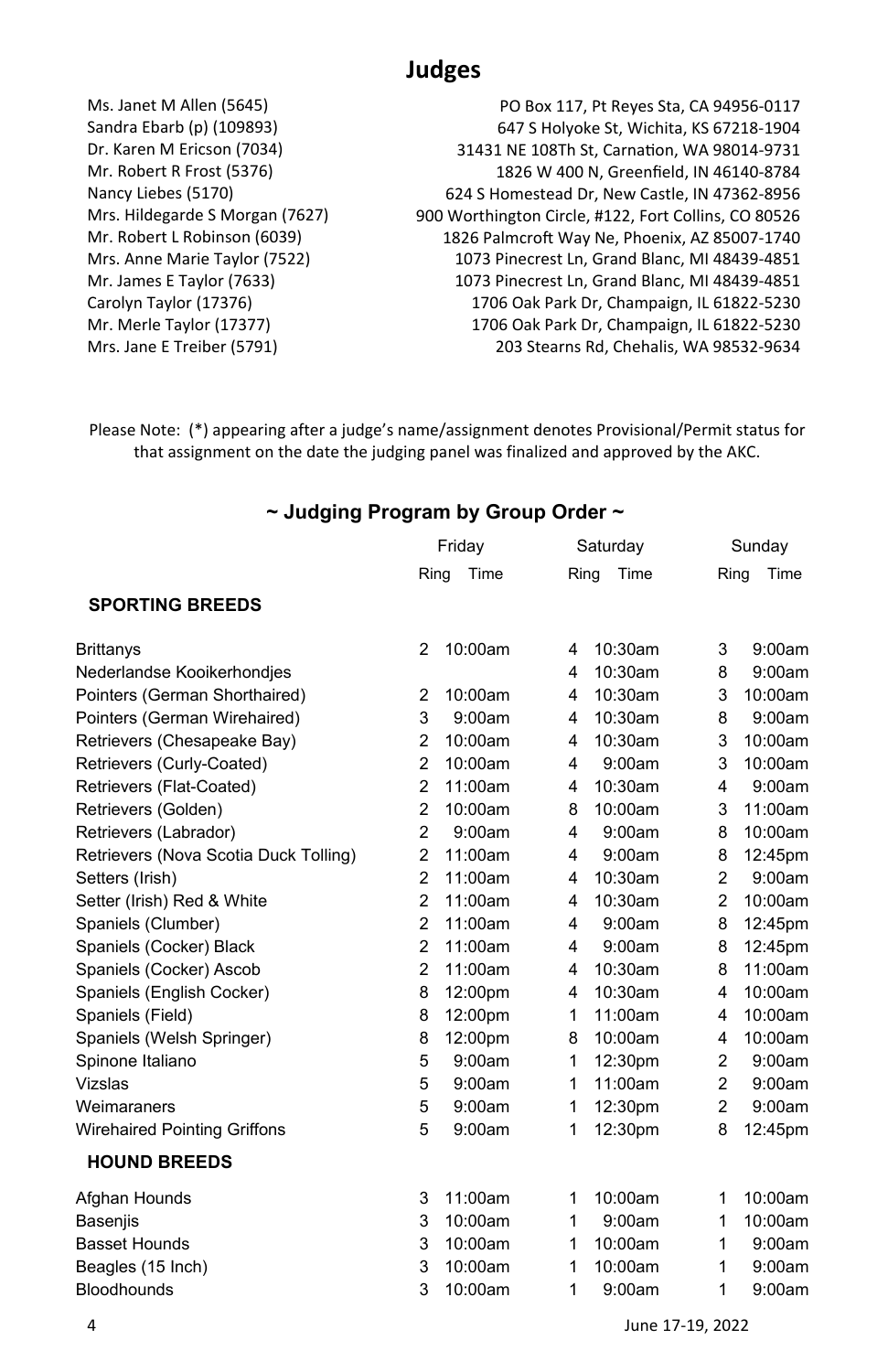|                                    |   | Friday       |                | Saturday |                | Sunday    |
|------------------------------------|---|--------------|----------------|----------|----------------|-----------|
|                                    |   | Ring<br>Time | Ring           | Time     | Ring           | Time      |
| <b>Borzois</b>                     | 3 | 9:00am       | 1              | 10:00am  | 1              | 10:00am   |
| Dachshunds (Longhaired)            | 3 | 10:00am      | 1              | 11:00am  | $\overline{7}$ | 10:00am   |
| Dachshunds (Smooth)                | 3 | 10:00am      | 1              | 12:30pm  | 7              | 9:00am    |
| Dachshunds (Wirehaired)            | 3 | 11:00am      | 1              | 12:30pm  | 7              | 9:00am    |
| Greyhounds                         | 3 | 10:00am      | 1              | 12:30pm  | 8              | 10:00am   |
| Harriers                           | 3 | 9:00am       | 1              | 9:00am   | 1              | 9:00am    |
| Irish Wolfhounds                   | 3 | 10:00am      | 1              | 9:00am   | 1              | 9:00am    |
| Portuguese Podengo Pequenos        | 3 | 10:00am      | 1              | 10:00am  | 1              | 10:00am   |
| Rhodesian Ridgebacks               | 3 | 9:00am       | 1              | 9:00am   | 1              | 9:00am    |
| Salukis                            | 3 | 11:00am      | 1              | 12:30pm  | 6              | 10:00am   |
| <b>Scottish Deerhounds</b>         |   |              | 1              | 12:30pm  | 6              | 10:00am   |
|                                    | 3 |              | 1              |          | 8              |           |
| Whippets                           |   | 11:00am      |                | 11:00am  |                | 11:00am   |
| <b>WORKING BREEDS</b>              |   |              |                |          |                |           |
| Akitas                             | 1 | 10:00am      | 7              | 10:00am  | 4              | 10:00am   |
| Alaskan Malamutes                  | 1 | 9:00am       | $\overline{7}$ | 9:00am   | 8              | 9:00am    |
| <b>Bernese Mountain Dogs</b>       | 8 | 12:00pm      | $\overline{2}$ | 10:30am  | $\overline{2}$ | 10:00am   |
| <b>Boxers</b>                      | 1 | 9:00am       | $\overline{7}$ | 10:00am  | 4              | 10:00am   |
| <b>Bullmastiffs</b>                | 1 | 9:00am       | 7              | 9:00am   |                |           |
| Cane Corso                         | 1 | 11:00am      | $\overline{7}$ | 9:00am   | 4              | 10:00am   |
| Doberman Pinschers                 | 1 | 9:00am       | 7              | 10:00am  | 8              | 9:00am    |
| <b>Great Danes</b>                 | 1 | 11:00am      | $\overline{7}$ | 9:00am   | 4              | 9:00am    |
| <b>Great Pyrenees</b>              | 1 | 10:00am      | 7              | 10:00am  | 4              | 9:00am    |
| Greater Swiss Mountain Dogs        | 1 | 10:00am      | 2              | 9:00am   | 3              | 9:00am    |
| Kuvaszok                           | 1 | 10:00am      | $\overline{2}$ | 9:00am   | 3              | 10:00am   |
| <b>Mastiffs</b>                    | 1 | 11:00am      | $\overline{2}$ | 9:00am   | 3              | 9:00am    |
| Newfoundlands                      | 1 | 10:00am      | 2              | 10:30am  | 3              | 10:00am   |
| Portuguese Water Dogs              | 8 | 10:00am      | 5              | 9:00am   | 4              | 10:00am   |
| Rottweilers                        | 8 | 10:00am      | 5              | 9:00am   | 4              | 9:00am    |
| Saint Bernards                     | 8 | 10:00am      | 2              | 10:30am  | $\overline{2}$ | 11:00am   |
| Samoyeds                           | 8 | 9:00am       | 5              | 10:30am  | $\overline{2}$ | 11:00am   |
| <b>Siberian Huskies</b>            | 8 | 9:00am       | $\overline{2}$ | 10:30am  | $\overline{2}$ | 10:00am   |
| <b>Standard Schnauzers</b>         | 8 | 10:00am      | $\overline{2}$ | 10:30am  | $\overline{2}$ | 11:00am   |
| <b>Tibetan Mastiffs</b>            | 8 | 10:00am      | $\overline{2}$ | 10:30am  | $\overline{2}$ | 11:00am   |
| <b>TERRIER BREEDS</b>              |   |              |                |          |                |           |
|                                    |   |              |                |          |                |           |
| <b>American Hairless Terriers</b>  | 5 | 9:00am       | 3              | 9:00am   |                |           |
| <b>Australian Terriers</b>         | 5 | 10:00am      | 3              | 9:00am   | 5              | 11:45am   |
| <b>Border Terriers</b>             | 5 | 9:00am       | 2              | 9:00am   | 5              | 11:45am   |
| <b>Cairn Terriers</b>              | 5 | 10:00am      |                |          | 5              | 11:45am   |
| Fox Terriers (Smooth)              | 5 | 9:00am       | 3              | 9:00am   | 5              | 11:45am   |
| Miniature Schnauzers               | 5 | 10:00am      | 3              | 9:00am   | 5              | 11:45am   |
| <b>Rat Terriers</b>                | 5 | 9:00am       | 3              | 9:00am   | 5              | 11:45am   |
| <b>Russell Terriers</b>            | 5 | 9:00am       | 3              | 9:00am   | 5              | $1:15$ pm |
| <b>Scottish Terriers</b>           | 5 | 10:00am      | 3              | 9:00am   | 5              | $1:15$ pm |
| Soft-Coated Wheaten Terriers       | 5 | 10:00am      | 3              | 10:00am  | 5              | $1:15$ pm |
| <b>Staffordshire Bull Terriers</b> | 5 | 10:00am      | 3              | 10:00am  | 5              | 1:15pm    |
| West Highland White Terriers       | 5 | 10:00am      | 3              | 11:00am  | 5              | 1:15pm    |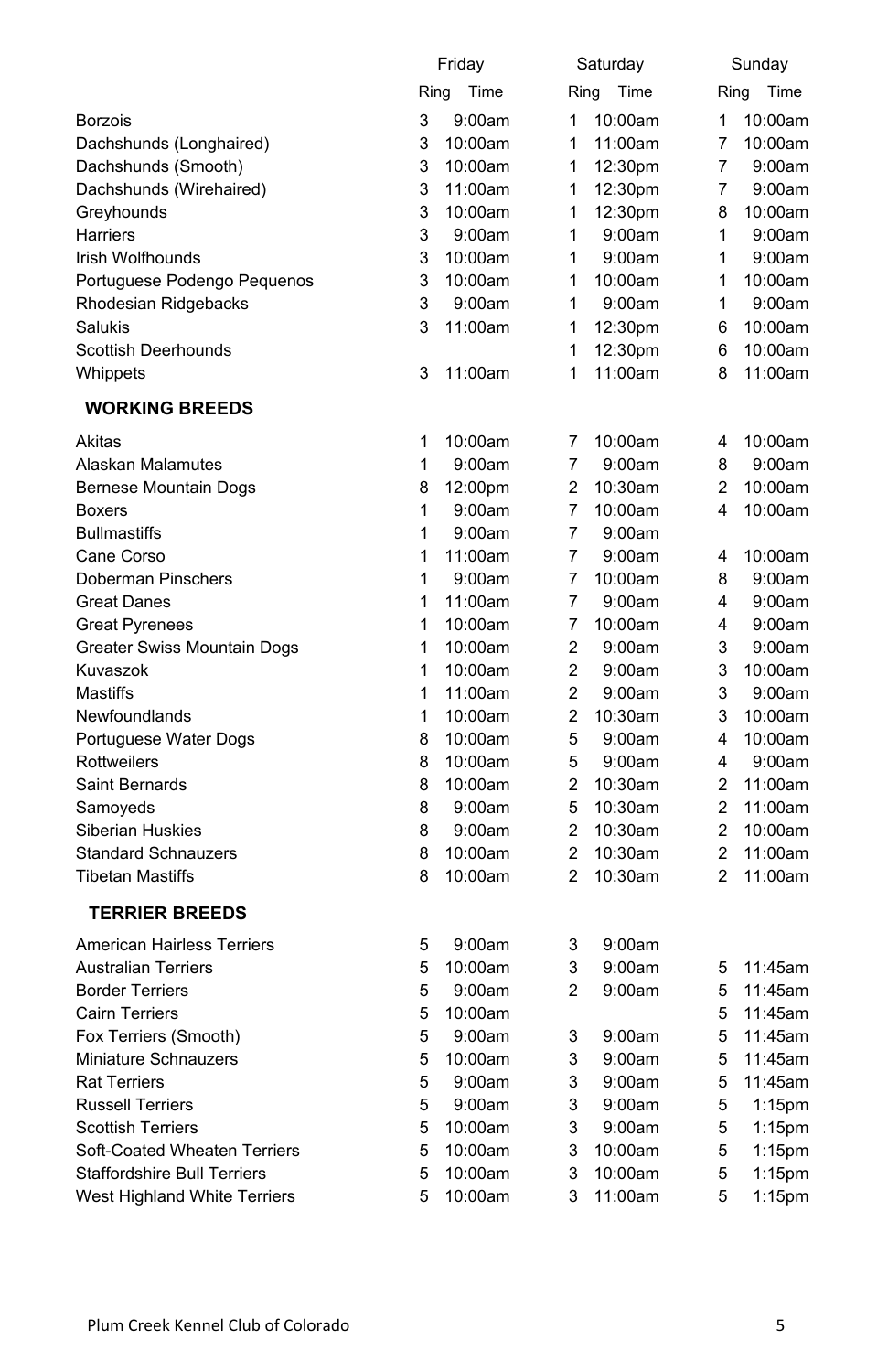|                                       |   | Friday       |      | Saturday  |      | Sunday             |
|---------------------------------------|---|--------------|------|-----------|------|--------------------|
|                                       |   | Ring<br>Time | Ring | Time      | Ring | Time               |
| <b>TOY BREEDS</b>                     |   |              |      |           |      |                    |
| Affenpinschers                        | 7 | 10:00am      | 3    | 11:00am   | 5    | $1:15$ pm          |
| <b>Biewer Terrier</b>                 | 7 | 10:00am      | 3    | 11:00am   | 5    | 2:15pm             |
| <b>Cavalier King Charles Spaniels</b> | 7 | 9:00am       | 3    | 10:00am   | 5    | 2:15 <sub>pm</sub> |
| Chihuahuas (Long Coat)                | 7 | 10:00am      | 3    | 11:00am   | 5    | 2:15 <sub>pm</sub> |
| Chihuahuas (Smooth Coat)              | 7 | 9:00am       | 3    | 9:00am    | 5    | $1:15$ pm          |
| <b>Chinese Cresteds</b>               | 7 | 10:00am      | 3    | 9:00am    | 5    | 2:15pm             |
| English Toy Spaniels (K C & R)        | 7 | 10:00am      | 3    | 9:00am    | 5    | $2:15$ pm          |
| Havanese                              | 7 | 10:00am      | 7    | 11:00am   | 7    | 9:00am             |
| Japanese Chin                         | 7 | 11:00am      | 7    | 11:00am   | 7    | 9:00am             |
| Maltese                               | 7 | 11:00am      | 7    | $1:15$ pm | 7    | 10:00am            |
| Manchester Terriers (Toy)             | 5 | 9:00am       | 3    | 9:00am    | 5    | 2:15pm             |
| Papillons                             | 7 | 11:00am      | 7    | $1:15$ pm |      |                    |
| Pomeranians                           | 7 | 10:00am      | 7    | $1:15$ pm | 7    | 9:00am             |
| Poodles (Toy)                         | 7 | 11:00am      | 7    | 11:00am   | 8    | 12:45pm            |
| Pugs                                  | 7 | 9:00am       | 7    | $1:15$ pm | 7    | 9:00am             |
| Russian Toys                          | 7 | 9:00am       | 7    | $1:15$ pm | 7    | 9:00am             |
| Shih Tzu                              | 7 | 11:00am      | 7    | $1:15$ pm | 7    | 10:00am            |
| <b>Yorkshire Terriers</b>             | 7 | 11:00am      | 7    | 11:00am   | 7    | 10:00am            |
| <b>NON-SPORTING BREEDS</b>            |   |              |      |           |      |                    |
| American Eskimo Dogs                  | 6 | 12:45pm      | 6    | 9:00am    | 5    | 9:00am             |
| <b>Bichons Frises</b>                 | 6 | 12:45pm      | 6    | 10:00am   |      |                    |
| <b>Boston Terriers</b>                | 6 | 12:45pm      | 6    | 9:00am    | 6    | 11:00am            |
| <b>Bulldogs</b>                       | 6 | 9:00am       | 5    | 9:00am    | 6    | 10:00am            |
| Chinese Shar-Pei                      | 6 | 9:00am       | 6    | 12:45pm   |      |                    |
| Chow Chows                            | 6 | 11:00am      | 6    | 11:00am   | 5    | 10:00am            |
| Dalmatians                            | 6 | 10:00am      | 6    | 10:00am   | 6    | 10:00am            |
| French Bulldogs                       | 8 | 12:00pm      | 6    | 9:00am    | 6    | 9:00am             |
| Keeshonden                            | 6 | 11:00am      | 6    | 12:45pm   | 6    | 11:00am            |
| Lhasa Apsos                           | 6 | 11:00am      | 6    | 10:00am   | 6    | 11:00am            |
| Lowchen                               | 6 | 12:45pm      | 6    | 11:00am   | 6    | 11:00am            |
| Norwegian Lundehunds                  |   |              |      |           | 5    | 9:00am             |
| Poodles (Miniature)                   | 6 | 12:45pm      | 6    | 10:00am   | 8    | 11:00am            |
| Poodles (Standard)                    | 6 | 12:45pm      | 6    | 12:45pm   | 8    | 12:45pm            |
| Schipperkes                           | 6 | 10:00am      | 5    | 10:30am   | 5    | 10:00am            |
| Shiba Inu                             | 6 | 9:00am       | 2    | 9:00am    | 6    | 9:00am             |
| <b>Tibetan Spaniels</b>               | 6 | 12:45pm      | 6    | 11:00am   | 6    | 11:00am            |
| <b>Tibetan Terriers</b>               | 6 | 12:45pm      | 6    | 11:00am   | 6    | 11:00am            |
| <b>HERDING BREEDS</b>                 |   |              |      |           |      |                    |
|                                       |   |              |      |           |      |                    |
| <b>Australian Cattle Dogs</b>         | 4 | 9:00am       | 8    | 9:00am    | 3    | 10:00am            |
| <b>Australian Shepherds</b>           | 4 | 9:00am       | 8    | 9:00am    | 3    | 11:00am            |
| <b>Bearded Collies</b>                | 4 | 9:00am       | 8    | 10:00am   | 3    | 11:00am            |
| Beauceron                             | 4 | 9:00am       | 8    | 9:00am    | 5    | 9:00am             |
| Belgian Malinois                      | 1 | 11:45am      | 7    | 11:00am   | 5    | 9:00am             |
| <b>Belgian Sheepdogs</b>              | 1 | 11:45am      | 7    | 11:00am   | 3    | 11:00am            |
| <b>Belgian Tervuren</b>               | 1 | 11:45am      | 7    | 11:00am   | 5    | 11:00am            |
| <b>Berger Picards</b>                 | 1 | 11:45am      | 7    | 11:00am   | 3    | 11:00am            |
| <b>Border Collies</b>                 | 1 | 11:45am      | 7    | 11:00am   | 3    | 10:00am            |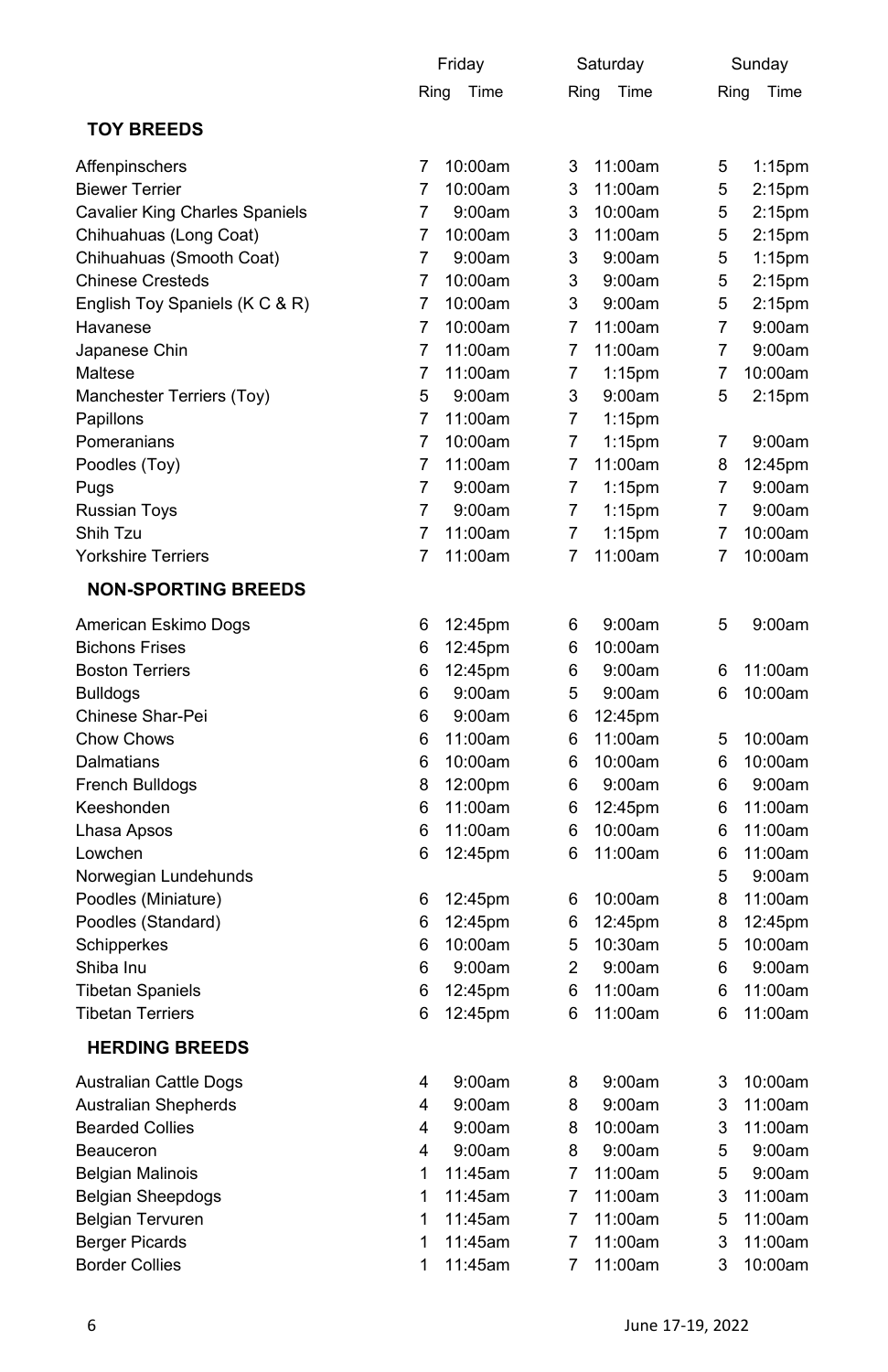|                              | Friday |         | Saturday |                    | Sunday |         |
|------------------------------|--------|---------|----------|--------------------|--------|---------|
|                              | Ring   | Time    | Ring     | Time               | Ring   | Time    |
| Bouviers des Flandres        | 1      | 11:45am | 1        | 12:30pm            | 3      | 10:00am |
| <b>Briards</b>               | 1      | 11:45am | 7        | 11:00am            | 3      | 11:00am |
| Cardigan Welsh Corgis        | 4      | 10:00am | 8        | 10:00am            | 5      | 10:00am |
| Collies (Rough)              | 1      | 11:45am | 8        | 1:00 <sub>pm</sub> | 5      | 9:00am  |
| Collies (Smooth)             | 1      | 11:45am | 8        | 10:00am            | 5      | 9:00am  |
| German Shepherd Dogs         | 4      | 10:00am |          |                    | 3      | 10:00am |
| Miniature American Shepherds | 4      | 10:00am | 8        | 1:00 <sub>pm</sub> | 1      | 10:00am |
| Old English Sheepdogs        | 4      | 10:00am | 8        | 1:00 <sub>pm</sub> | 1      | 11:00am |
| Pembroke Welsh Corgis        | 4      | 10:00am | 8        | 1:00 <sub>pm</sub> | 5      | 11:00am |
| <b>Pyrenean Shepherds</b>    |        |         | 8        | 12:00pm            |        |         |
| <b>Shetland Sheepdogs</b>    | 4      | 10:00am | 8        | 12:00pm            | 1      | 11:00am |
| <b>JUNIOR SHOWMANSHIP</b>    |        |         |          |                    |        |         |
| Junior Showmanship           | 8      | 11:00am | 8        | 11:00am            |        | 11:00am |

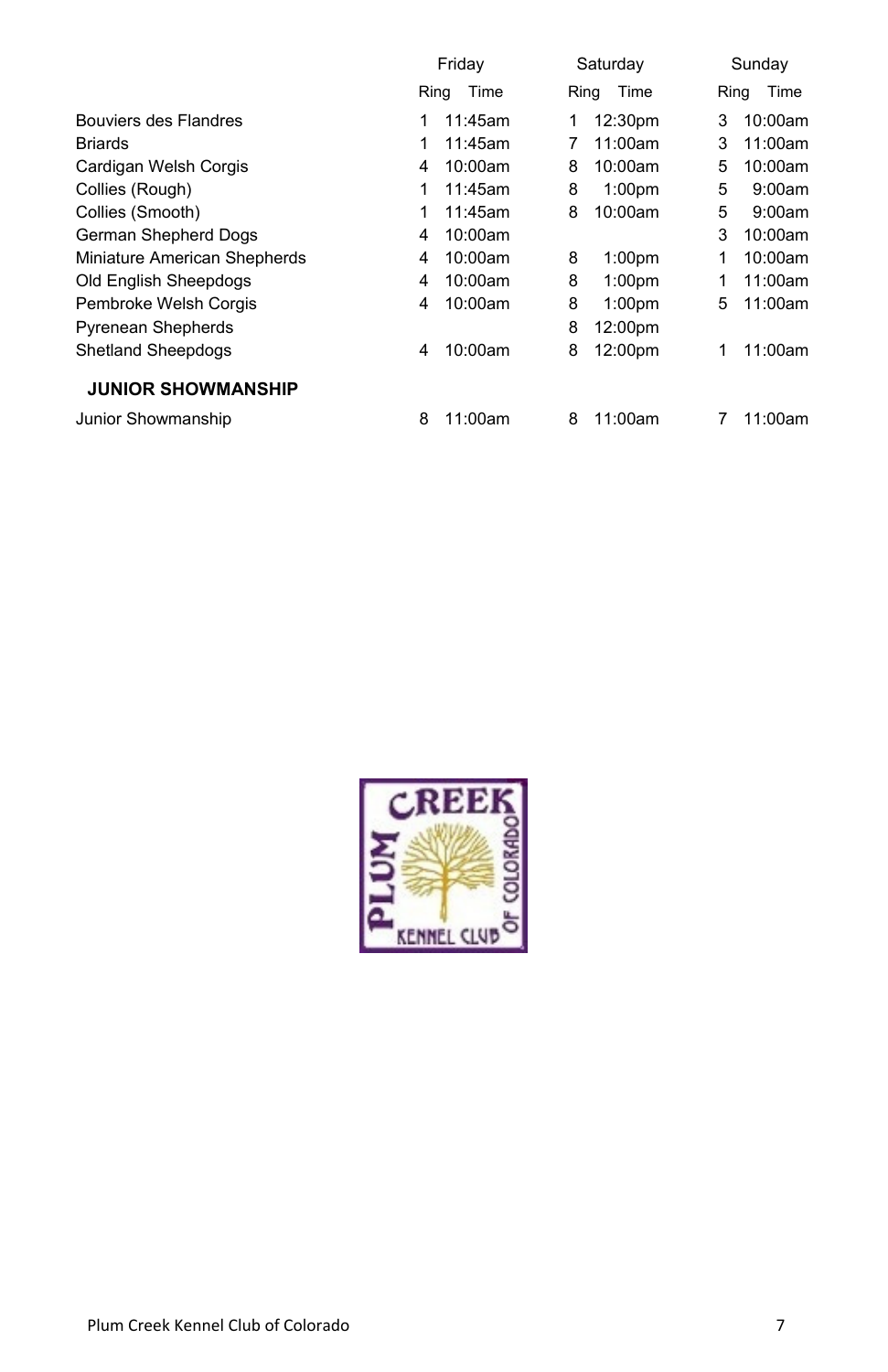## **~ Schedule of Judging ~**

There are 664 dogs entered in this all-breed show with a total of 688 entries.

## **Friday, June 17, 2022**

## **Ring 1**  Mr. James E Taylor (71)

#### **9:00am**

- 11 Alaskan Malamutes 1-3-2-5
- 5 Boxers 1-3-0-1
- 2 Bullmastiffs 0-1-0-1
- 8 Doberman Pinschers 1-4-2-1

#### **10:00am**

- 9 Akitas 2-5-1-1
- 4 Great Pyrenees 1-1-1-1
- 10 Greater Swiss Mountain Dogs 2-5-3-0
- 1 Kuvaszok 0-0-1-0
- 2 Newfoundlands 0-0-2-0

#### **11:00am**

- 7 Cane Corso 2-2-1-2
- 4 Great Danes 2-1-1-0
- 8 Mastiffs 3-3-2-0

## Mr. Robert R Frost (30)

- 2 Belgian Malinois 0-0-0-2
- 2 Berger Picards 0-0-2-0
- 6 Collies (Smooth) 0-2-2-2
- 2 Belgian Sheepdogs 0-0-2-0
- 2 Border Collies 2-0-0-0
- 2 Bouviers des Flandres 0-1-0-1
- 2 Briards 2-0-0-0
- 5 Belgian Tervuren 2-0-3-0
- 7 Collies (Rough) 3-2-1-1

## **Ring 2**  Mr. Robert L Robinson (73)

#### **9:00am**

- 24 Retrievers (Labrador) 7-11-3-3
- **10:00am**
- 5 Brittanys 2-2-0-1
- 14 Retrievers (Golden) 3-9-1-1
- 3 Pointers (German Shorthaired) 2-0-0-1
- 2 Retrievers (Chesapeake Bay) 2-0-0-0
- 2 Retrievers (Curly-Coated) 0-0-2-0

#### **11:00am**

- 2 Spaniels (Cocker) Ascob 0-0-1-1
- 6 Setters (Irish) 0-3-0-3
- 2 Retrievers (Flat-Coated) 0-0-1-1
- 2 Setter (Irish) Red & White 0-1-1-0
- 2 Spaniels (Clumber) 0-1-1-0
- 4 Retrievers (Nova Scotia Duck Tolling) 1-0-3-0
- 5 Spaniels (Cocker) Black 0-2-1-2

## **Ring 3**  Mrs. Jane E Treiber (72)

#### **9:00am**

- 1 Pointers (German Wirehaired) 0-0-1-0
- 13 Rhodesian Ridgebacks 5-4-3-1
- 10 Borzois 4-4-2-0
- 1 Harriers 0-0-1-0

#### **10:00am**

- 2 Basset Hounds 1-1-0-0
- 3 Bloodhounds 0-0-1-2
- 3 Dachshunds (Smooth) 0-3-0-0
- 3 Basenjis 1-1-1-0
- 2 Beagles (15 Inch) 0-0-2-0
- 2 Portuguese Podengo Pequenos 1-0-0-1
- 5 Dachshunds (Longhaired) 0-3-1-1
- 3 Greyhounds 0-2-0-1
- 3 Irish Wolfhounds 0-2-1-0
- **11:00am**
- 15 Whippets 5-4-1-5
- 3 Dachshunds (Wirehaired) 0-1-1-1
- 2 Afghan Hounds 0-0-2-0
- 1 Salukis 0-0-0-1 **11:45am**

## **Ring 4**  Mr. Merle Taylor (67)

#### **9:00am**

- 11 Australian Cattle Dogs 4-4-2-1
- 11 Australian Shepherds 5-5-1-0
- 1 Bearded Collies 0-1-0-0
- 3 Beauceron 0-1-1-1

#### **10:00am**

- 1 German Shepherd Dogs 0-1-0-0
- 4 Old English Sheepdogs 0-3-0-1
- 2 Cardigan Welsh Corgis 0-0-2-0
- 5 Miniature American Shepherds 1-2-0-2
- 20 Shetland Sheepdogs 4-12-4-0
- 9 Pembroke Welsh Corgis 2-3-1-3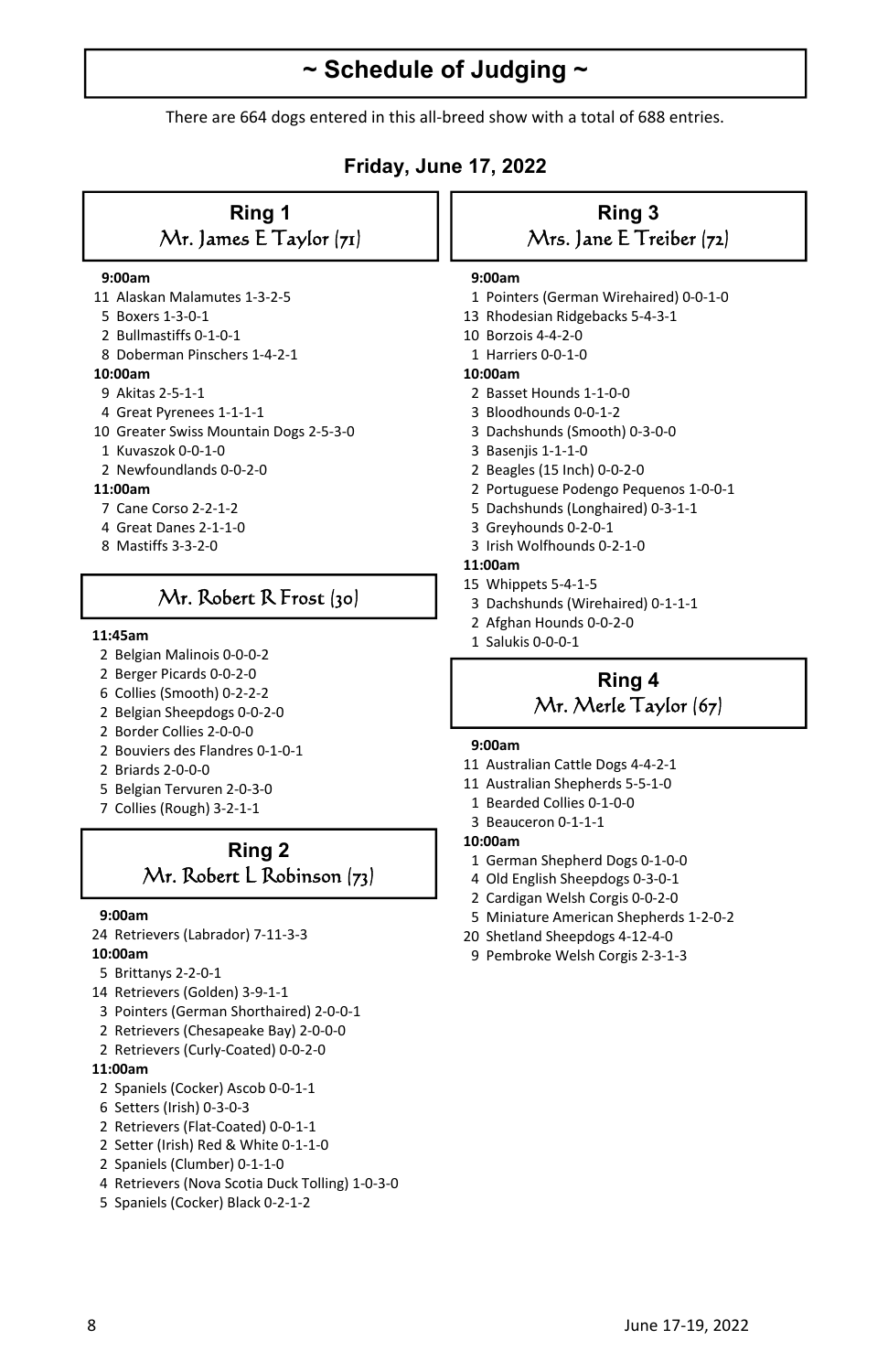## **Ring 5**  Dr. Karen M Ericson (54)

#### **9:00am**

- 11 Vizslas 4-4-2-1
- 1 Spinone Italiano 1-0-0-0
- 5 Weimaraners 1-3-0-1
- 1 Wirehaired Pointing Griffons 0-0-1-0
- 2 Border Terriers 0-0-1-1
- 1 American Hairless Terriers 1-0-0-0
- 1 Fox Terriers (Smooth) 0-1-0-0
- 1 Manchester Terriers (Toy) 0-1-0-0
- 1 Rat Terriers 0-1-0-0
- 1 Russell Terriers 0-1-0-0

#### **10:00am**

- 5 Australian Terriers 1-2-1-1
- 2 Cairn Terriers 0-0-1-1
- 5 Miniature Schnauzers 1-2-1-1
- 2 Scottish Terriers 0-0-0-2
- 4 West Highland White Terriers 2-1-0-1
- 4 Soft-Coated Wheaten Terriers 1-2-1-0
- 7 Staffordshire Bull Terriers 1-4-1-1

## **Ring 5**  Central Rockies Schipperke Club Of Greater Denver

#### **12:00pm**

See Separate Judging Program

## **Ring 6**  Carolyn Taylor (118)

#### **9:00am**

- 11 Bulldogs 5-3-2-1
- 1 Chinese Shar-Pei 0-0-0-1
- 13 Shiba Inu 1-9-1-2
- **10:00am**
- 10 Dalmatians 2-3-2-3
- 16 Schipperkes 1-6-5-4

#### **11:00am**

- 13 Keeshonden 2-3-3-5
- 7 Chow Chows 0-6-0-1
- 5 Lhasa Apsos 5-0-0-0

#### **12:00 Lunch**

#### **12:45pm**

- 7 Poodles (Miniature) 0-4-2-1
- 4 Boston Terriers 2-1-1-0
- 6 American Eskimo Dogs 2-4-0-0
- 7 Tibetan Spaniels 2-4-1-0
- 1 Bichons Frises 1-0-0-0
- 1 Lowchen 0-0-1-0
- 3 Tibetan Terriers 0-2-0-1
- 13 Poodles (Standard) 1-9-3-0

## **Ring 7**   $Ms.$  Janet  $M$  Allen (81)

#### **9:00am**

- 5 Pugs 1-3-1-0
- 1 Russian Toys 1-0-0-0
- 3 Chihuahuas (Smooth Coat) 1-1-0-1
- 17 Cavalier King Charles Spaniels 6-9-1-1
- **10:00am**
- 1 Chinese Cresteds 0-0-0-1
- 3 English Toy Spaniels (K C & R) 0-2-0-1
- 4 Affenpinschers 0-2-1-1
- 3 Chihuahuas (Long Coat) 1-0-2-0
- 5 Biewer Terrier 2-3-0-0
- 7 Havanese 1-4-2-0
- 2 Pomeranians 0-1-1-0

#### **11:00am**

- 4 Japanese Chin 1-3-0-0
- 6 Maltese 1-5-0-0
- 1 Papillons 1-0-0-0
- 8 Poodles (Toy) 4-3-0-1
- 5 Shih Tzu 2-3-0-0
- 6 Yorkshire Terriers 6-0-0-0

## **Ring 8**  Mrs. Anne Marie Taylor (61)

#### **9:00am**

- 19 Samoyeds 3-10-4-2
- 9 Siberian Huskies 0-5-2-2

#### **10:00am**

- 2 Tibetan Mastiffs 0-1-1-0
- 11 Rottweilers 3-3-3-2
- 6 Standard Schnauzers 1-2-2-1
- 9 Saint Bernards 4-5-0-0
- 5 Portuguese Water Dogs 1-3-1-0

## Nancy Liebes (61)

#### **11:00am**

- 1 JS Master
- 6 JS Open Sr. Age 15 to 18
- 6 JS Open Inter Age 12 to 15
- 6 JS Open Jr. Age 9 to 12
- 1 JS Novice Inter Age 12 to 15
- 5 JS Novice Jr. Age 9 to 12

#### **12:00pm**

- 17 Bernese Mountain Dogs 4-7-4-2
- 12 French Bulldogs 6-3-1-2
- 4 Spaniels (English Cocker) 2-2-0-0
- 1 Spaniels (Field) 0-0-0-1
- 2 Spaniels (Welsh Springer) 0-2-0-0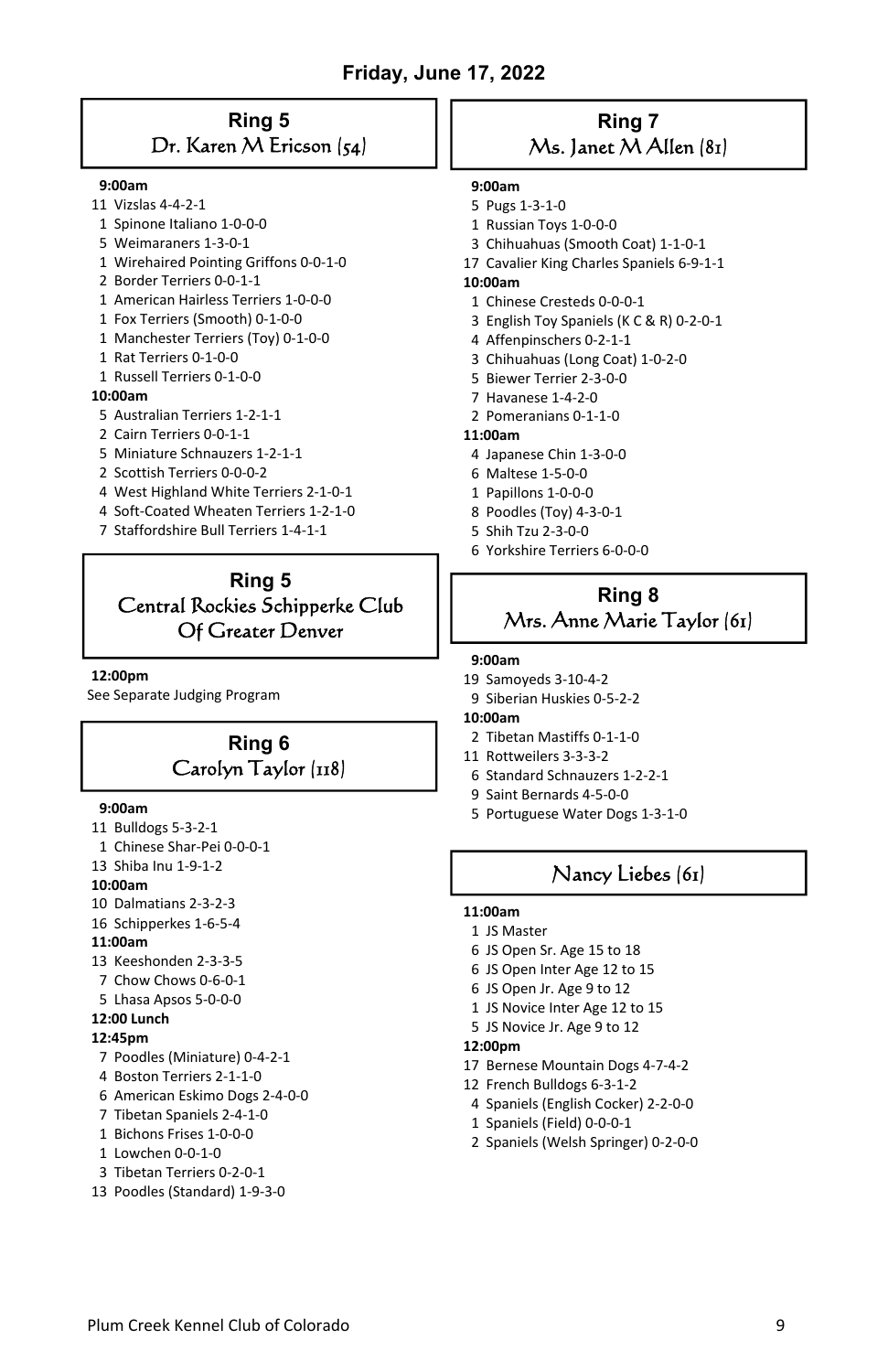#### **NOHS Groups will start at 12:30pm in Ring 3 in the following order unless otherwise announced.**

#### **Regular Groups will start at 1:00pm in Ring 1 in the following order unless otherwise announced.**

| NOHS Toy Group Mrs. Janet M Allen           |  |
|---------------------------------------------|--|
| NOHS Working Group  Mr. Robert L Robinson   |  |
| NOHS Herding Group  Mr. James E Taylor      |  |
| NOHS Hound Group  Nancy Liebes              |  |
| NOHS Sporting Group  Mrs. Anne Marie Taylor |  |
| NOHS Terrier Group Nancy Liebes             |  |
| NOHS Non-Sporting Group  Carolyn Taylor     |  |
| NOHS Best In Show  Mr. Robert R Front       |  |

| Working Group  Mr. James E Taylor    |
|--------------------------------------|
| Herding Group Mrs. Anne Marie Taylor |
| Hound Group Mr. Robert L Robinson    |
|                                      |
|                                      |
| Non-Sporting Group Ms. Janet M Allen |
| Best In Show Dr. Karen M Ericson     |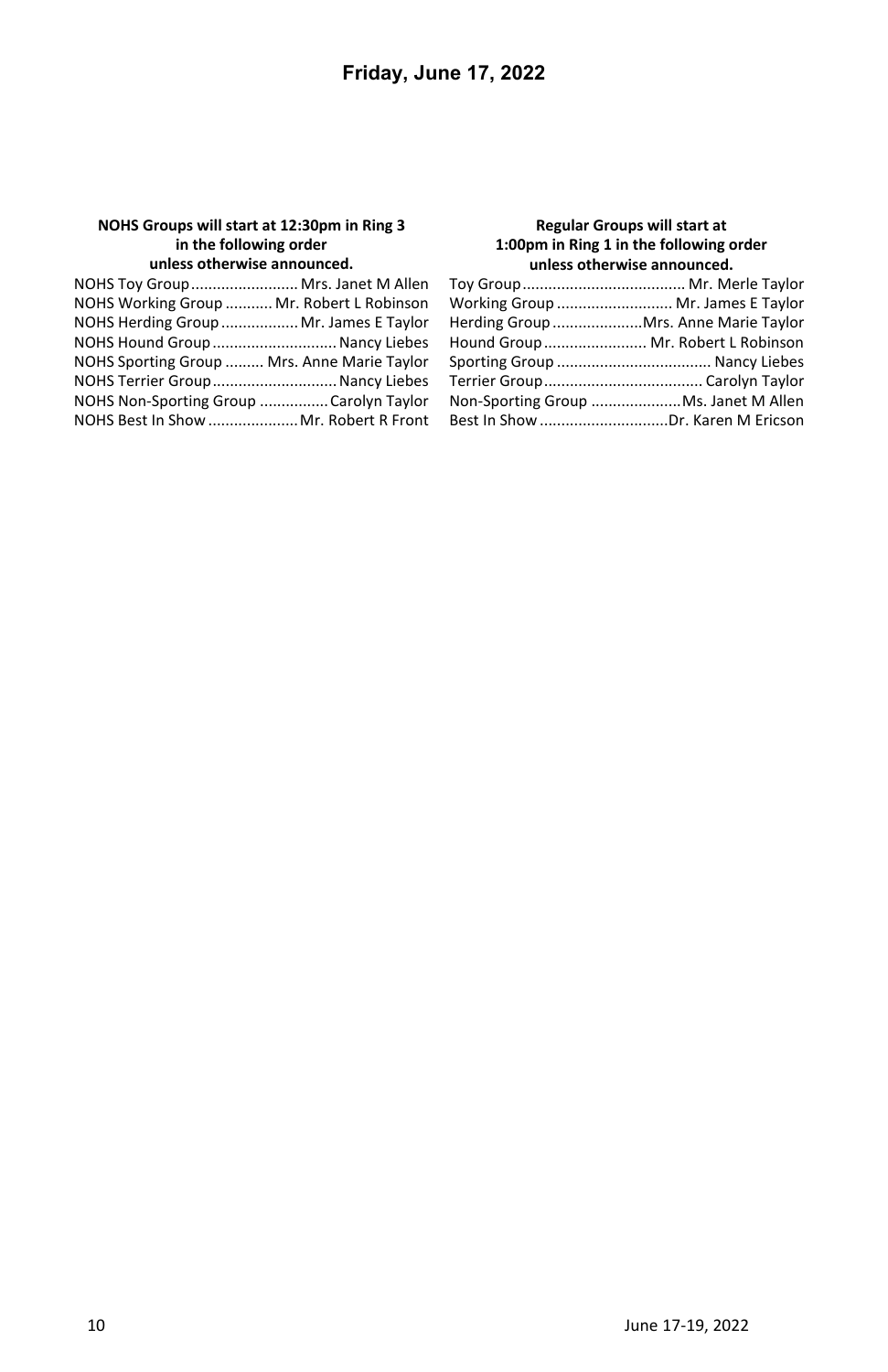## **~ Schedule of Judging ~**

There are 738 dogs entered in this all-breed show with a total of 766 entries.

## **Saturday, June 18, 2022**

### **Ring 1**  Mr. Robert R Frost (51)

#### **9:00am**

- 3 Bloodhounds 0-0-1-2
- 15 Rhodesian Ridgebacks 6-5-3-1
- 1 Harriers 0-0-1-0
- 3 Irish Wolfhounds 0-3-0-0
- 4 Basenjis 1-2-1-0

#### **10:00am**

- 2 Beagles (15 Inch) 0-0-2-0
- 3 Portuguese Podengo Pequenos 1-0-1-1
- 1 Basset Hounds 0-1-0-0
- 16 Borzois 6-7-2-1
- 3 Afghan Hounds 0-0-3-0

## Mr. Robert L Robinson (63)

#### **11:00am**

- 16 Whippets 5-4-2-5
- 2 Spaniels (Field) 1-0-0-1
- 14 Vizslas 4-5-2-3
- 5 Dachshunds (Longhaired) 0-3-1-1
- **12:30pm**
- 3 Dachshunds (Wirehaired) 0-1-1-1
- 2 Bouviers des Flandres 0-1-0-1
- 5 Weimaraners 1-3-0-1
- 2 Spinone Italiano 2-0-0-0
- 4 Wirehaired Pointing Griffons 2-2-0-0
- 5 Greyhounds 0-3-0-2
- 1 Salukis 0-0-0-1
- 1 Scottish Deerhounds 0-0-0-1
- 3 Dachshunds (Smooth) 0-3-0-0

## **Ring 2**  Mrs. Jane E Treiber (85)

#### **9:00am**

- 3 \*Border Terriers 1-0-1-1
- 13 \*Shiba Inu 1-9-1-2
- 8 Mastiffs 3-3-2-0
- 13 Greater Swiss Mountain Dogs 4-5-4-0
- 1 Kuvaszok 0-0-1-0

#### **10:30am**

- 17 Bernese Mountain Dogs 3-7-4-3
- 11 Siberian Huskies 2-5-2-2
- 6 Standard Schnauzers 1-2-2-1
- 2 Newfoundlands 0-0-2-0
- 2 Tibetan Mastiffs 0-1-1-0
- 9 Saint Bernards 4-5-0-0

## **Ring 3**  Carolyn Taylor (68)

#### **9:00am**

- 1 American Hairless Terriers 1-0-0-0
- 1 Fox Terriers (Smooth) 0-1-0-0
- 3 Rat Terriers 1-2-0-0
- 2 Chihuahuas (Smooth Coat) 1-0-0-1
- 1 Chinese Cresteds 0-0-0-1
- 1 Manchester Terriers (Toy) 0-1-0-0
- 2 Russell Terriers 0-2-0-0
- 3 English Toy Spaniels (K C & R) 0-2-0-1
- 5 Australian Terriers 1-2-1-1
- 5 Miniature Schnauzers 1-2-1-1
- 2 Scottish Terriers 0-0-1-1

#### **10:00am**

- 4 Soft-Coated Wheaten Terriers 1-2-1-0
- 7 Staffordshire Bull Terriers 1-4-1-1
- 17 Cavalier King Charles Spaniels 6-9-1-1

#### **11:00am**

- 4 West Highland White Terriers 2-1-0-1
- 4 Affenpinschers 0-2-1-1
- 4 Biewer Terrier 2-2-0-0
- 2 Chihuahuas (Long Coat) 1-0-1-0

## **Ring 4**  Dr. Karen M Ericson (66)

#### **9:00am**

- 2 Spaniels (Clumber) 0-1-1-0
- 5 Retrievers (Nova Scotia Duck Tolling) 2-0-3-0
- 24 Retrievers (Labrador) 6-12-3-3
- 1 Retrievers (Curly-Coated) 0-0-1-0
- 5 Spaniels (Cocker) Black 0-2-1-2
- **10:30am**
- 2 Nederlandse Kooikerhondjes 0-0-2-0
- 2 Spaniels (Cocker) Ascob 0-0-1-1
- 6 Spaniels (English Cocker) 2-3-0-1
- 5 Brittanys 2-2-0-1
- 2 Pointers (German Shorthaired) 1-0-0-1
- 2 Retrievers (Chesapeake Bay) 2-0-0-0
- 2 Retrievers (Flat-Coated) 0-0-1-1
- 6 Setters (Irish) 0-3-0-3
- 2 Setter (Irish) Red & White 0-1-1-0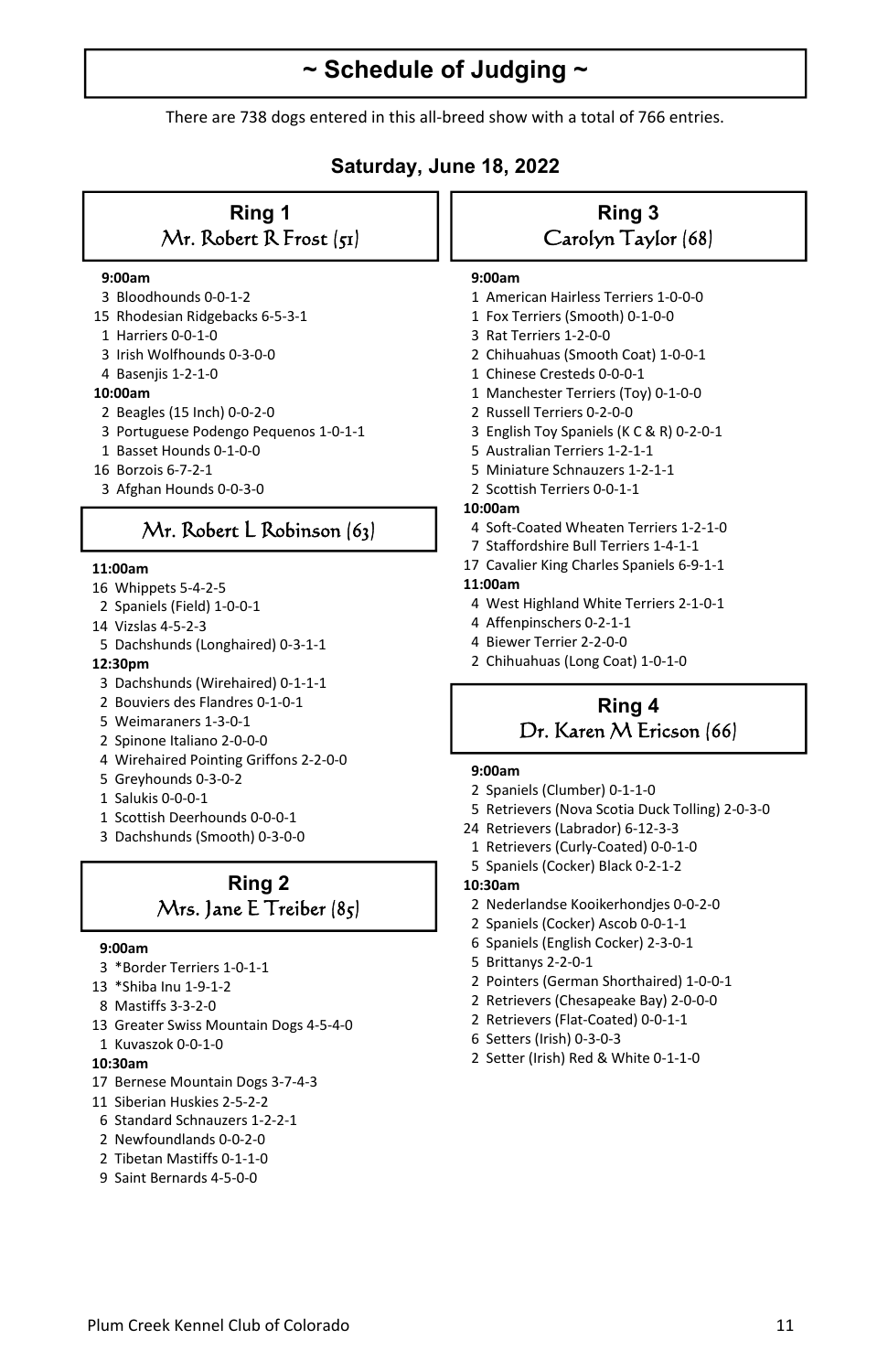## **Ring 5**  Nancy Liebes (72)

#### **9:00am**

- 13 Bulldogs 6-4-2-1
- 17 Rottweilers 4-5-6-2
- 5 Portuguese Water Dogs 1-3-1-0

#### **10:30am**

- 16 Schipperkes 1-6-5-4
- 21 Samoyeds 3-10-4-4

#### **12:00 Lunch**

## **Ring 5**  Central Rockies Schipperke Club Of Greater Denver

#### **12:00pm**

See Separate Judging Program

## **Ring 6**  Ms. Janet M Allen (108) **Ring 8**

#### **9:00am**

- 15 French Bulldogs 6-5-2-2
- 4 Boston Terriers 2-1-1-0
- 6 American Eskimo Dogs 2-4-0-0

#### **10:00am**

- 7 Poodles (Miniature) 0-4-2-1
- 1 Bichons Frises 1-0-0-0
- 11 Dalmatians 2-3-3-3
- 6 Lhasa Apsos 5-1-0-0

#### **11:00am**

- 3 Lowchen 2-0-1-0
- 7 Tibetan Spaniels 2-4-1-0
- 9 Tibetan Terriers 5-2-1-1
- 7 Chow Chows 0-6-0-1
- **12:00 Lunch**

#### **12:45pm**

- 1 Chinese Shar-Pei 0-0-0-1
- 16 Keeshonden 4-4-3-5
- 15 Poodles (Standard) 2-10-2-1

## **Ring 7**  Mrs. Anne Marie Taylor (54)

#### **9:00am**

- 13 Alaskan Malamutes 3-3-2-5
- 4 Great Danes 2-1-1-0
- 2 Bullmastiffs 0-1-0-1
- 8 Cane Corso 3-2-1-2
- **10:00am**
- 9 Doberman Pinschers 1-4-3-1
- 5 Boxers 1-3-0-1
- 9 Akitas 2-5-1-1
- 4 Great Pyrenees 1-1-1-1

## **Ring 7 continued**  Mr. Merle Taylor (65)

#### **11:00am**

- 2 Belgian Malinois 0-0-0-2
- 3 Belgian Sheepdogs 0-1-2-0
- 4 Belgian Tervuren 1-0-3-0
- 2 Berger Picards 0-0-2-0
- 2 Border Collies 2-0-0-0
- 2 Briards 2-0-0-0
- 4 Japanese Chin 1-3-0-0
- 6 Yorkshire Terriers 6-0-0-0
- 8 Poodles (Toy) 4-3-0-1 7 Havanese 1-4-2-0
- **12:30 Lunch**

- **1:15pm**  6 Maltese 1-5-0-0
- 1 Papillons 1-0-0-0
- 2 Pomeranians 0-1-1-0
- 7 Pugs 2-4-1-0
- 1 Russian Toys 1-0-0-0
- 8 Shih Tzu 2-4-2-0

## Mr. James E Taylor (109)

#### **9:00am**

- 12 Australian Cattle Dogs 5-4-2-1
- 13 Australian Shepherds 5-7-1-0
- 3 Beauceron 0-1-1-1

#### **10:00am**

- 13 Retrievers (Golden) 2-9-1-1
- 3 \*Spaniels (Welsh Springer) 0-2-1-0
- 6 Collies (Smooth) 0-2-2-2
- 1 Bearded Collies 1-0-0-0
- 2 Cardigan Welsh Corgis 0-0-2-0

## Sandra Ebarb (25)

- **11:00am**
- 1 \*JS Master
- 7 \*JS Open Sr. Age 15 to 18
- 6 \*JS Open Inter Age 12 to 15
- 5 \*JS Open Jr. Age 9 to 12
- 2 \*JS Novice Inter Age 12 to 15
- 4 \*JS Novice Jr. Age 9 to 12

## Mr. James E Taylor

#### **12:00pm**

- 1 Pyrenean Shepherds 0-0-0-1
- 23 Shetland Sheepdogs 4-15-4-0

#### **1:00pm**

- 4 Old English Sheepdogs 0-3-0-1
- 8 Collies (Rough) 5-1-1-1
- 5 Miniature American Shepherds 1-2-0-2
- 15 Pembroke Welsh Corgis 3-5-3-4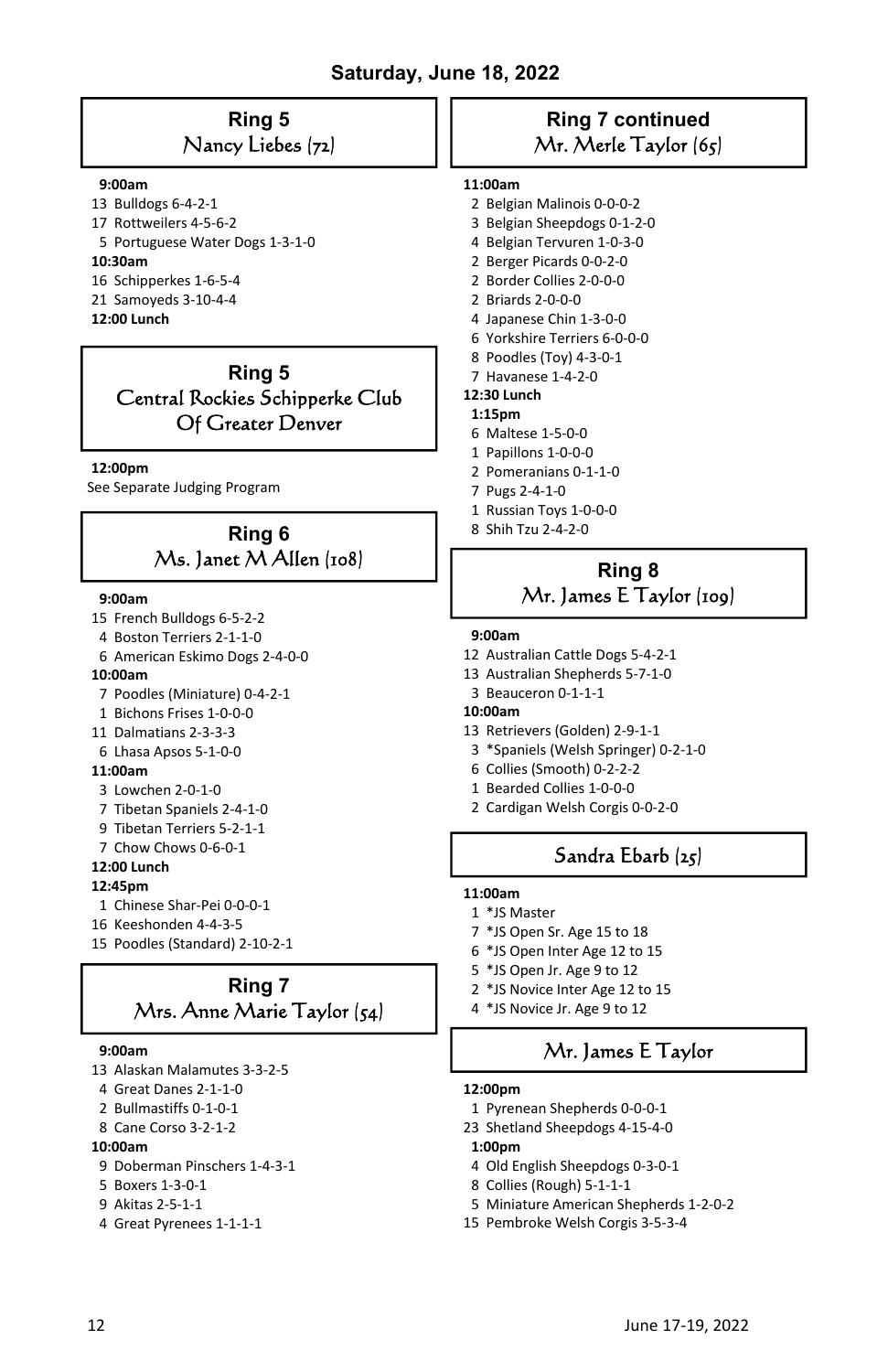#### **NOHS Groups will start at 1:00pm in Ring 3 in the following order unless otherwise announced.**

#### **Regular Groups will start at 1:30pm in Ring 1 in the following order unless otherwise announced.**

| NOHS Working Group  Nancy Liebes        |  |
|-----------------------------------------|--|
| NOHS Hound Group  Dr. Karen M Ericson   |  |
| NOHS Herding Group  Mr. Robert R Frost  |  |
| NOHS Terrier Group Ms. Janet M Allen    |  |
| NOHS Toy Group Mr. Merle Taylor         |  |
| NOHS Sporting Group  Mr. James E Taylor |  |
| NOHS Non-Sporting Group  Nancy Liebes   |  |
|                                         |  |

| Working Group Mrs. Anne Marie Taylor  |  |
|---------------------------------------|--|
| Hound Group Mrs. Jane E Treiber       |  |
| Herding Group  Mr. Merle Taylor       |  |
| Terrier GroupDr. Karen M Ericson      |  |
|                                       |  |
| Sporting Group Dr. Karen M Ericson    |  |
| Non-Sporting Group Mr. Robert R Frost |  |
| Best In Show  Mr. Robert L Robinson   |  |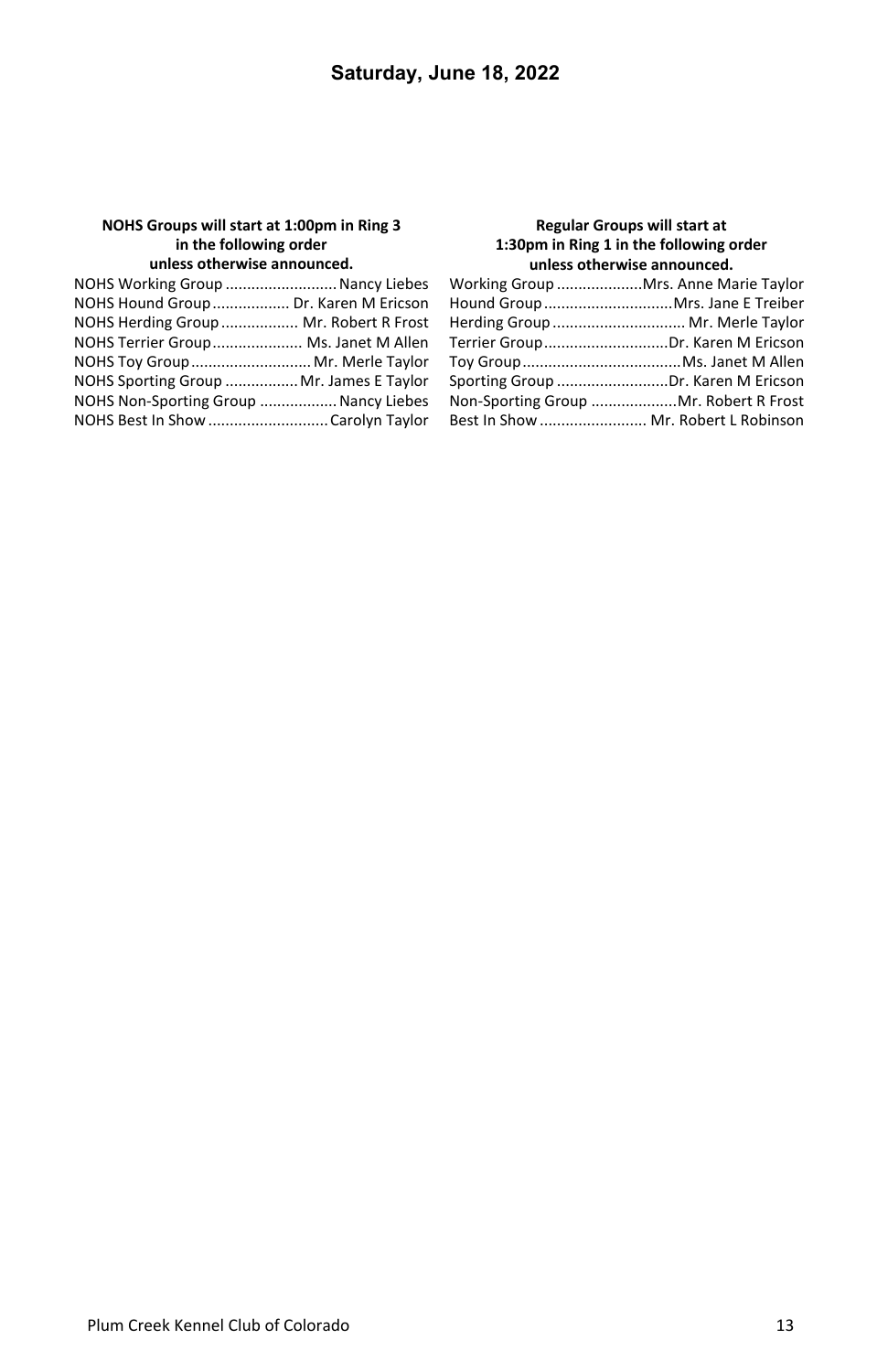## **~ Schedule of Judging ~**

There are 730 dogs entered in this all-breed show with a total of 756 entries.

## **Sunday, June 19, 2022**

#### **Ring 1**  Mr. Robert L Robinson (80)

#### **9:00am**

- 14 Rhodesian Ridgebacks 5-5-3-1
- 1 Harriers 0-0-1-0
- 4 Irish Wolfhounds 0-3-1-0
- 2 Basset Hounds 1-1-0-0
- 2 Beagles (15 Inch) 0-0-2-0
- 3 Bloodhounds 0-0-1-2

#### **10:00am**

- 4 Basenjis 1-2-1-0
- 5 Miniature American Shepherds 1-2-0-2
- 2 Portuguese Podengo Pequenos 1-0-0-1
- 13 Borzois 5-5-2-1
- 3 Afghan Hounds 0-0-3-0

#### **11:00am**

- 4 Old English Sheepdogs 0-3-0-1
- 23 Shetland Sheepdogs 4-15-4-0

## **Ring 2**  Mr. James E Taylor (89)

#### **9:00am**

- 12 Vizslas 3-5-2-2
- 5 \*Weimaraners 1-3-0-1
- 2 \*Spinone Italiano 2-0-0-0
- 6 Setters (Irish) 0-3-0-3

#### **10:00am**

- 2 Setter (Irish) Red & White 0-1-1-0
- 16 Bernese Mountain Dogs 3-7-3-3
- 10 Siberian Huskies 2-4-2-2

#### **11:00am**

- 19 Samoyeds 3-8-4-4
- 6 Standard Schnauzers 1-2-2-1
- 2 Tibetan Mastiffs 0-1-1-0
- 9 Saint Bernards 4-5-0-0

## **Ring 3**  Mrs. Anne Marie Taylor (93)

#### **9:00am**

- 14 Greater Swiss Mountain Dogs 4-6-4-0
- 8 Mastiffs 2-4-2-0
- 5 Brittanys 2-2-0-1

#### **10:00am**

- 2 Pointers (German Shorthaired) 1-0-0-1
- 12 Australian Cattle Dogs 5-4-2-1
- 1 Kuvaszok 0-0-1-0
- 2 Newfoundlands 0-0-2-0
- 2 Retrievers (Chesapeake Bay) 2-0-0-0
- 1 Retrievers (Curly-Coated) 0-0-1-0
- 3 German Shepherd Dogs 0-3-0-0
- 2 Border Collies 2-0-0-0
- 2 Bouviers des Flandres 0-1-0-1

#### **Ring 3 Continued**

#### **11:00am**

- 15 Australian Shepherds 7-7-1-0
- 15 Retrievers (Golden) 4-10-0-1
- 2 Bearded Collies 1-1-0-0
- 3 Belgian Sheepdogs 0-1-2-0
- 2 Berger Picards 0-0-2-0
- 2 Briards 2-0-0-0

## **Ring 4**  Mrs. Jane E Treiber (62)

#### **9:00am**

- 17 Rottweilers 4-5-6-2
- 4 Great Danes 2-1-1-0
- 3 Great Pyrenees 1-1-0-1
- 1 \*Retrievers (Flat-Coated) 0-0-1-0

#### **10:00am**

- 9 Akitas 2-5-1-1
- 5 Boxers 1-3-0-1
- 8 Cane Corso 3-2-1-2
- 5 Portuguese Water Dogs 1-3-1-0
- 6 \*Spaniels (English Cocker) 2-3-0-1
- 3 \*Spaniels (Field) 2-0-0-1
- 1 \*Spaniels (Welsh Springer) 0-0-1-0

### **Ring 5**  Mrs. Hildegarde S Morgan (69)

#### **9:00am**

- 4 Collies (Smooth) 1-2-0-1
- 2 \*Belgian Malinois 0-0-0-2
- 3 \*Beauceron 0-1-1-1
- 6 \*American Eskimo Dogs 2-4-0-0
- 1 Norwegian Lundehunds 0-1-0-0
- 9 Collies (Rough) 5-2-1-1

#### **10:00am**

- 2 \*Cardigan Welsh Corgis 0-0-2-0
- 16 Schipperkes 1-6-5-4
- 7 Chow Chows 0-6-0-1

#### **11:00am**

- 5 \*Belgian Tervuren 2-0-3-0
- 14 \*Pembroke Welsh Corgis 3-4-3-4

## Mr. Merle Taylor (73)

#### **11:45am**

- 5 Australian Terriers 1-2-1-1
- 3 Border Terriers 1-0-1-1
- 2 Cairn Terriers 0-0-1-1
- 1 Fox Terriers (Smooth) 0-1-0-0
- 5 Miniature Schnauzers 1-2-1-1
- 3 Rat Terriers 1-2-0-0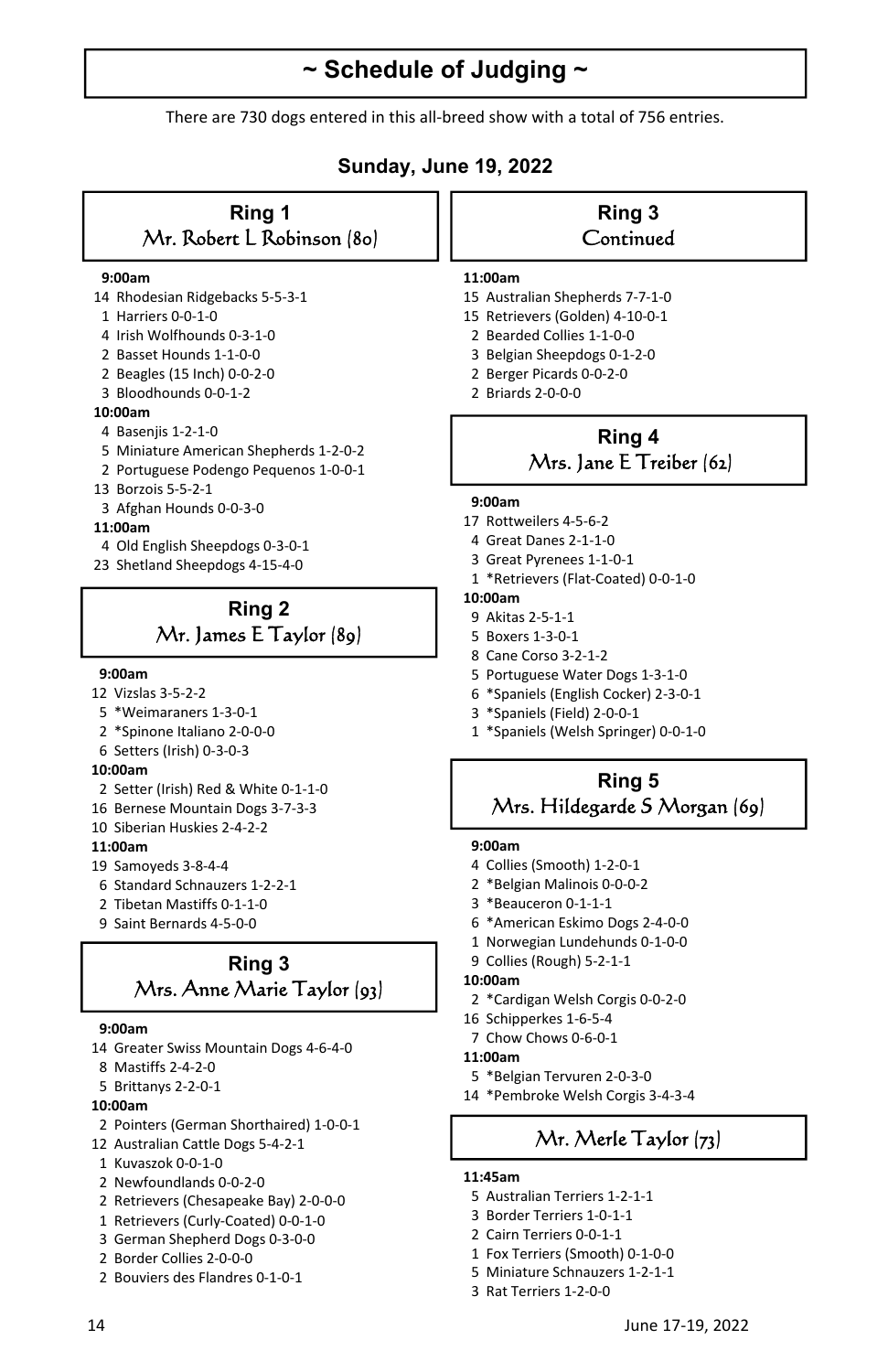## **Ring 5 Continued**

#### **12:30pm Lunch**

#### **1:15pm**

- 2 Russell Terriers 0-2-0-0
- 2 Scottish Terriers 0-0-1-1
- 4 Soft-Coated Wheaten Terriers 1-2-1-0
- 7 Staffordshire Bull Terriers 1-4-1-1
- 4 West Highland White Terriers 2-1-0-1
- 2 Chihuahuas (Smooth Coat) 1-0-0-1
- 4 Affenpinschers 0-2-1-1

#### **2:15pm**

- 5 Biewer Terrier 2-3-0-0
- 2 Chihuahuas (Long Coat) 1-0-1-0
- 1 Chinese Cresteds 0-0-0-1
- 3 English Toy Spaniels (K C & R) 0-2-0-1
- 17 Cavalier King Charles Spaniels 6-9-1-1
- 1 Manchester Terriers (Toy) 0-1-0-0

## **Ring 6**  Mr. Robert R Frost (96)

#### **9:00am**

- 15 French Bulldogs 6-5-2-2
- 13 Shiba Inu 1-9-1-2

#### **10:00am**

- 11 Dalmatians 2-3-3-3
- 2 Salukis 0-1-0-1
- 1 Scottish Deerhounds 0-0-0-1
- 13 Bulldogs 6-4-2-1

#### **11:00am**

- 14 Keeshonden 3-4-3-4
- 3 Boston Terriers 1-1-1-0
- 7 Tibetan Spaniels 2-4-1-0
- 2 Lowchen 2-0-0-0
- 6 Lhasa Apsos 5-1-0-0
- 9 Tibetan Terriers 5-2-1-1

## **Ring 7**  Carolyn Taylor (75)

#### **9:00am**

- 6 Pugs 2-3-1-0
- 1 Russian Toys 1-0-0-0
- 3 Dachshunds (Smooth) 0-3-0-0
- 4 Japanese Chin 1-3-0-0
- 4 Pomeranians 2-1-1-0

#### **NOHS Groups will start at 12:45pm in Ring 3 in the following order unless otherwise announced.**

| NOHS Hound Group Mr. Robert L Robinson   |  |
|------------------------------------------|--|
| NOHS Herding Group  Mrs. H S Morgan      |  |
| NOHS Working Group  Mr. James E Taylor   |  |
| NOHS Sporting Group  Mrs. Jane E Treiber |  |
| NOHS Non-Sporting Group  Mrs. H S Morgan |  |
| NOHS Terrier Group Mrs. Jane E Treiber   |  |
| NOHS Toy Group Mr. Robert R Frost        |  |
| NOHS Best In Show  Mr. Merle Taylor      |  |

## **Ring 7 Continued**

- 2 Dachshunds (Wirehaired) 0-1-1-0
- 7 Havanese 1-4-2-0
- **10:00am**
- 6 Maltese 1-5-0-0
- 8 Shih Tzu 2-4-2-0
- 5 Dachshunds (Longhaired) 0-3-1-1
- 6 Yorkshire Terriers 6-0-0-0

## **11:00am**

- 1 JS Master
- 4 JS Open Sr. Age 15 to 18
- 7 JS Open Inter Age 12 to 15
- 5 JS Open Jr. Age 9 to 12
- 1 JS Novice Inter Age 12 to 15
- 5 JS Novice Jr. Age 9 to 12

## **Ring 8**  Nancy Liebes (119)

#### **9:00am**

- 15 Alaskan Malamutes 4-4-2-5
- 8 Doberman Pinschers 1-4-2-1
- 1 Pointers (German Wirehaired) 0-0-1-0
- 2 Nederlandse Kooikerhondjes 0-0-2-0

#### **10:00am**

- 25 Retrievers (Labrador) 7-12-3-3
- 4 Greyhounds 0-3-0-1
- **11:00am**
- 16 Whippets 5-4-2-5
- 7 Poodles (Miniature) 0-4-2-1
- 2 Spaniels (Cocker) Ascob 0-0-1-1

### **12:00pm Lunch**

- **12:45pm** 
	- 8 Poodles (Toy) 4-3-0-1
- 5 Spaniels (Cocker) Black 0-2-1-2
- 2 Spaniels (Clumber) 0-1-1-0
- 5 Retrievers (Nova Scotia Duck Tolling) 2-0-3-0
- 4 Wirehaired Pointing Griffons 2-2-0-0
- 15 Poodles (Standard) 2-10-2-1

#### **Regular Groups will start at 1:15pm in Ring 1 in the following order unless otherwise announced.**

| Hound Group Mr. Robert R Frost        |
|---------------------------------------|
| Herding Group  Mr. Robert L Robinson  |
| Working Group Mrs. Jane E Treiber     |
| Sporting Group  Mr. Robert L Robinson |
| Non-Sporting Group  Carolyn Taylor    |
| Terrier Group Mr. Merle Taylor        |
|                                       |
|                                       |
|                                       |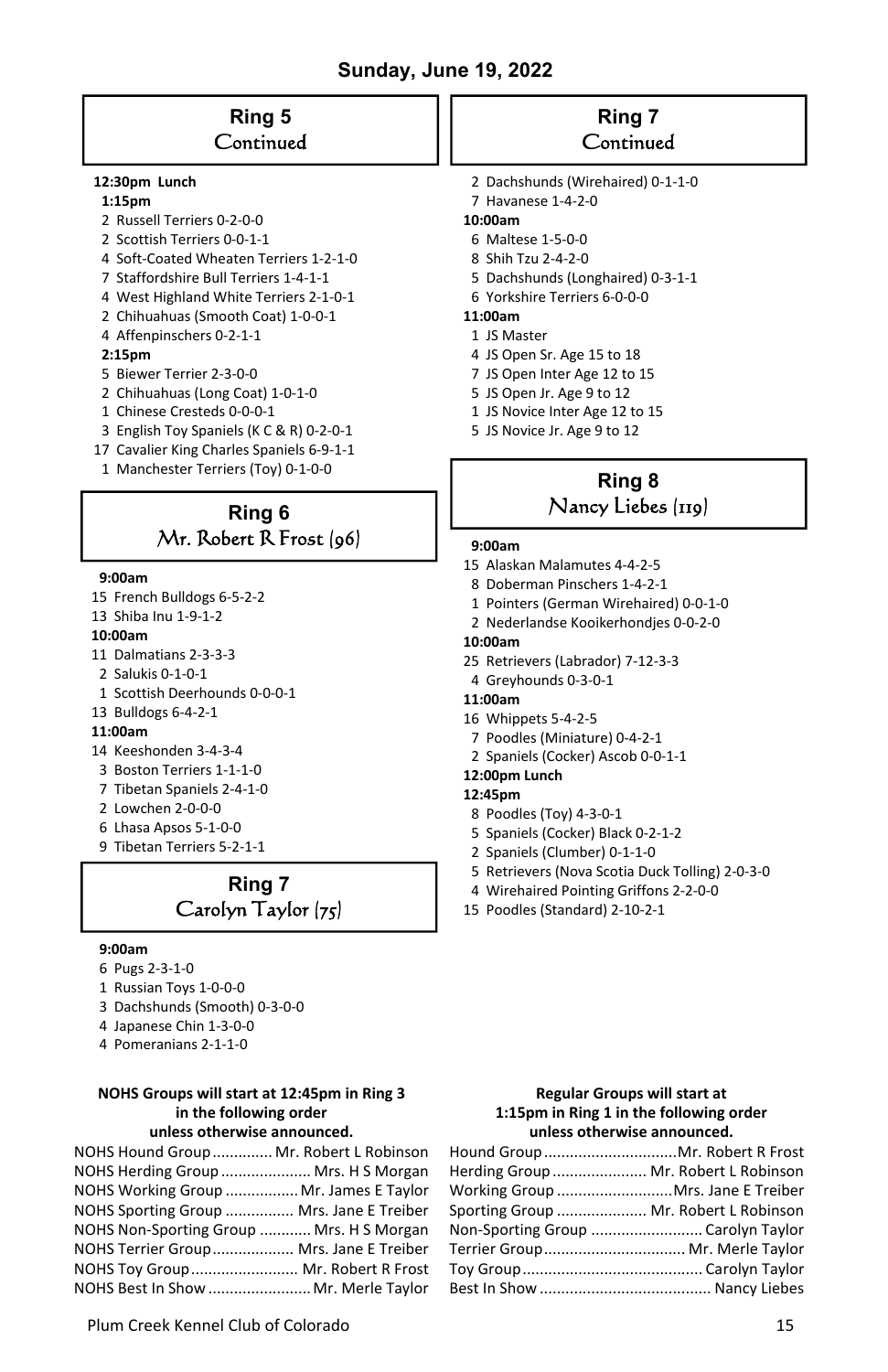## ccommodations

### **HOTELS & MOTELS THAT WILL ACCEPT DOGS**

Please inquire about applicable dog fees when making reservations.

\*\* Please note these rates were quoted at the time of the Premium and may change. Be sure to check with the hotel of your choice. \*\*

|                         | (303) 337-0206                                      |  |
|-------------------------|-----------------------------------------------------|--|
|                         | 1500 S Abilene St, Aurora CO 80012                  |  |
|                         | \$99.00 & up + tax per night $\bullet$ Pet friendly |  |
|                         |                                                     |  |
|                         | (303) 873-0286                                      |  |
|                         | 14031 E Iliff Ave, Aurora CO 80014                  |  |
|                         | \$79.00 & up + tax per night $\bullet$ Pet friendly |  |
| 3. Econolodge           |                                                     |  |
|                         | (303) 373-1616                                      |  |
|                         | 15900 E 40th Ave, Aurora CO 80011                   |  |
|                         | \$71.00 & up + tax $\bullet$ pet friendly           |  |
| 4. Quality Inn          |                                                     |  |
|                         | (303) 337-0206                                      |  |
|                         | 1011 S Abilene St, Aurora CO 80013                  |  |
|                         | \$89.00 & up + tax per night $\bullet$ Pet friendly |  |
| 5. Comfort Inn & Suites |                                                     |  |
|                         | (303) 754-1000                                      |  |
|                         | 14571 E Colfax Ave, Aurora CO 80010                 |  |
|                         |                                                     |  |

*Because of the carelessness of some exhibitors, show sites, overnight parking and motel accommodaƟons for clubs all over the US are becoming more difficult to obtain and Aurora is no exception. Please cooperate by cleaning up after your dogs and kenneling your dog while in your motel room. There will be no bathing of dogs in the hotel room. Bathing at the Fairgrounds is available.* 

*PCKC Show CommiƩee will exercise their right to suspend any person from all AKC privileges for conduct prejudicial to the best interests of purebred dogs which includes abuse of a motel/hotel facility.*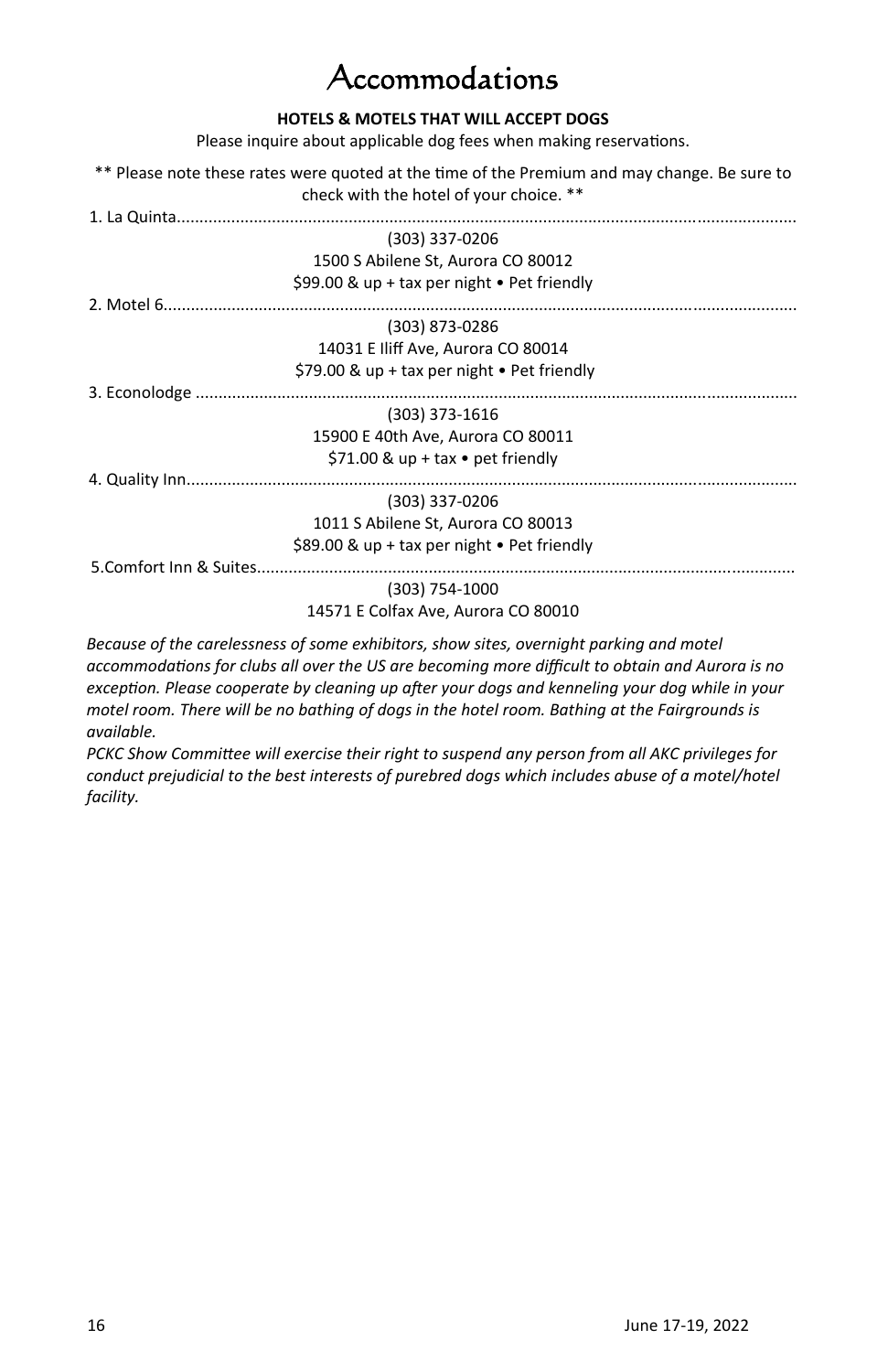## **Canine Health Clinic**

June 18th - Brittany Shumack, DVM



| Semen Freeze (includes evaluation) |  |
|------------------------------------|--|
| Semen collection - motility only   |  |
| Semen collection and evaluation    |  |
| <b>Microchip</b>                   |  |
| Progesterone (results next day)    |  |
| <b>Heartworm Test</b>              |  |
| <b>OFA Thyroid</b>                 |  |
| <b>OFA Patella</b>                 |  |
| <b>OFA Cardiac</b>                 |  |
| <b>OFA Dentition</b>               |  |
| <b>DNA Banking</b>                 |  |

- No appointments required for any service other than semen freezing.
- For semen freezing appointments please email vcvcrepro@gmail.com
- For more information on DNA banking/storage please contact us at vcvcrepro@gmail.com

We will begin offering services at 8 am.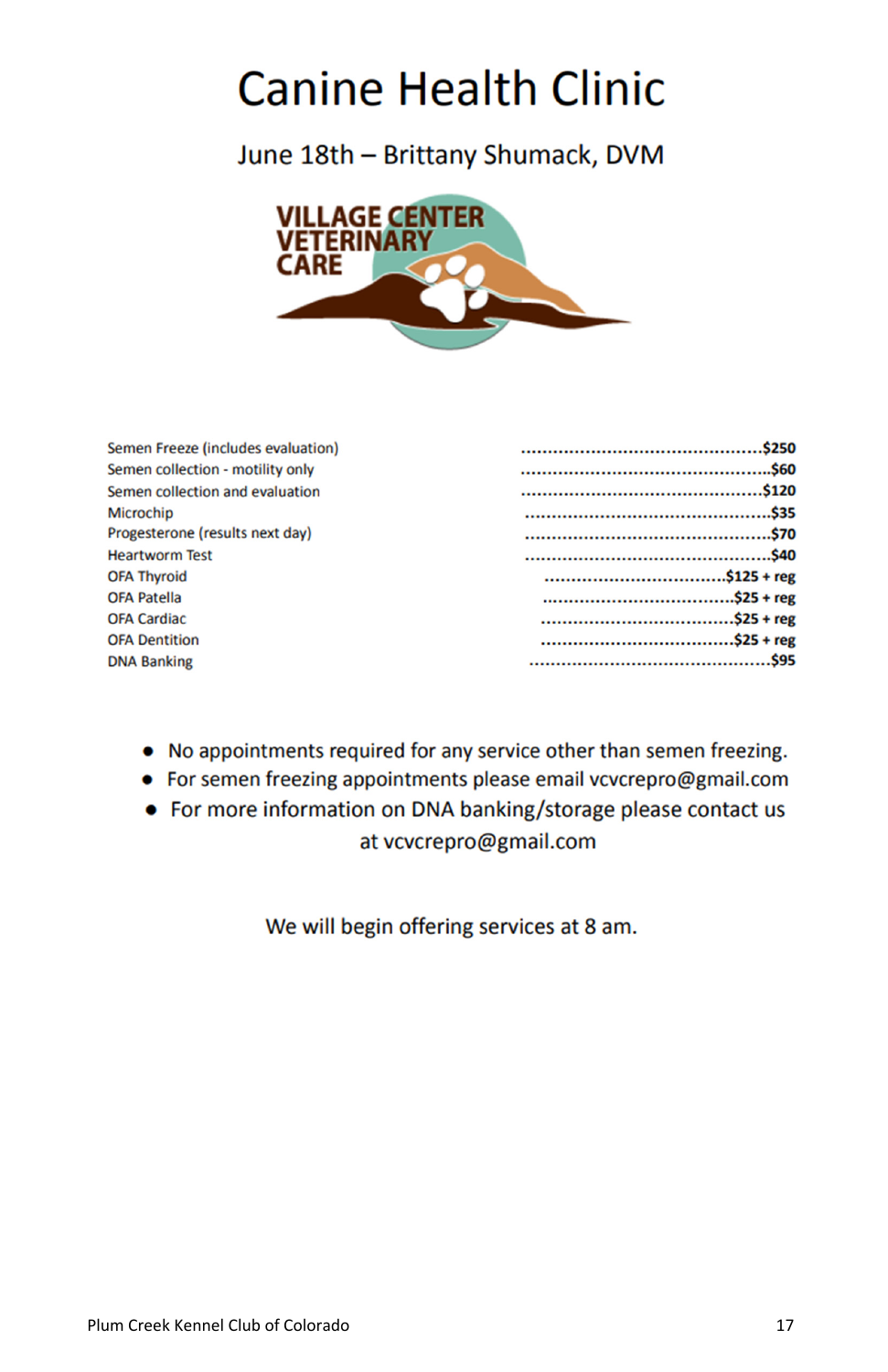#### **ATTENTION EXHIBITORS**

#### SHOW HOURS - **6:00 am to 8:00 pm**

The availability of ringside crating is limited. **No unattended fabric crates in the holding area.** Please be considerate of other exhibitors and our vendors in these congested areas. .

The Show Site will be available to exhibitors at 5:00 pm till 8:00 pm Thursday. No dogs may be left in **the building overnight.** The Building will be locked at 8:00 pm Thursday and open from 6:00 am to 8:00 pm Friday, Saturday and Sunday. The doors will be locked after cleanup on Sunday. Dogs must be removed from the show site immediately following close of judging, Sunday. No generators allowed in the building.

There will be limited on-site dog bathing and expanded public exercise pens.

NO vehicles in the building.

NO SPACE WILL BE AVAILABLE FOR UNENTERED DOGS AND NO UNENTERED DOGS OR PUPPIES WILL BE ALLOWED IN THE BUILDING.

Clean up on the show grounds and in the show ring is the responsibility of the exhibitor. THIS IS A SELF-CLEANING SHOW. Ring Stewards will be glad to hold your dogs while you clean up.

No Smoking will be allowed in any building. To do so will jeopardize our use of this facility in the future.

No Baby Strollers or child wagons for the safety of your child. Due to crowded conditions, we require all strollers and wagons to be parked by the main doorways and small children should be carried for their safety. Parents are responsible for their children & their safety.

The club will not tolerate any double handling of any breeds by any person at any time. Any person who attempts to aid or interfere with any dog in the ring may be subject to action by the Show Committee.

Any arguments or abusive language toward club volunteers may cause an Event Committee Hearing.

The Show Committee reserves the right to make such regulations, as they deem necessary (not to conflict with AKC Rules) on the day of the show.

Reserved parking will be available for campers, motor homes and trailers at \$35.00 per night with electric. \$20.00 per night no electric. Limited electric spaces available. No water available. There is no Dump Station. Please see the reservation form on Pages 19 & 20 of the premium list or plumcreekkennelclub.org for further information on reserving RV space. Release of any refuse water will not be tolerated and may cause an Event Committee Hearing.

No power cords across roadways and power cords are not allowed to be plugged in except where allowed in main grooming area by those who have reserved grooming. No exceptions

Please be understanding and follow signage to the various parking areas. Please be courteous and comply with instructions from our volunteers.

\*\*Electrical plug in must be shared. Only one item to be used at a time. In addition, NO microwaves, No coffee pots, or other electrical appliances. Limit of one fan per grooming space and you must share electrical outlet with other surrounding exhibitors.

Please observe all Parking, Handicap and No Parking signs.

**PLUM CREEK KENNEL CLUB OF COLORADO, INC. IS NOW ACCEPTING RESERVATIONS ONLINE USING PAYPAL PRINTABLE AND ONLINE RESERVATIONS AVAILABLE AT PLUMCREEKKENNELCLUB.ORG.** 

**THE PLUM CREEK KENNEL CLUB OF COLORADO, INC. DOES NOT AGREE TO ARBITRATE CLAIMS AS SET FORTH ON THE OFFICAL AKC ENTRY FORM FOR THIS EVENT.**